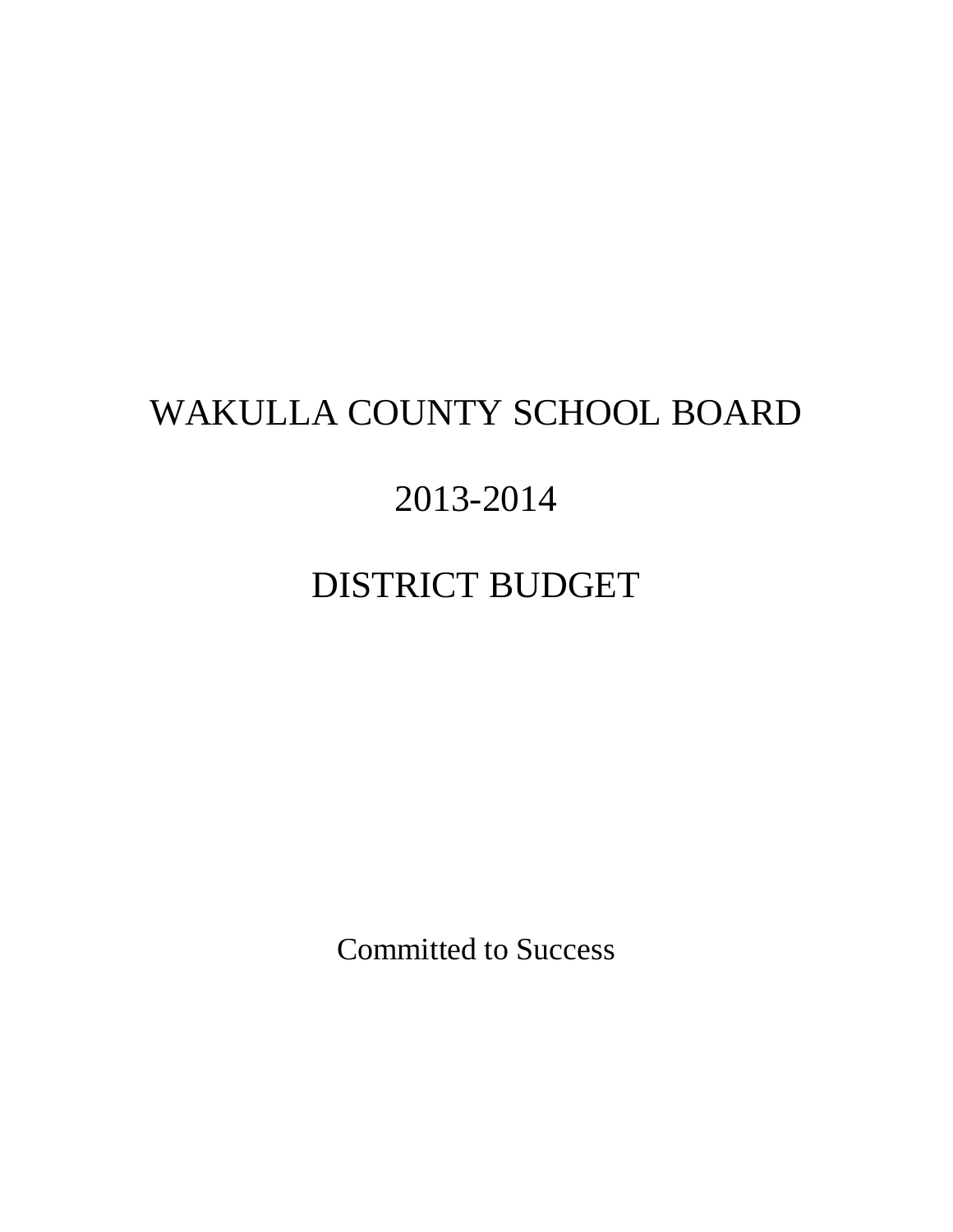# **ROBERT PEARCE**

Superintendent

# **RAY GRAY**

School Board Chairman District I

# **MELISA TAYLOR**

School Board Chairman District II

# **REBECCA COOK**

School Board Member District III

# **GREGORY THOMAS**

School Board Vice Chairman District IV

# **JERRY EVANS**

School Board Member District V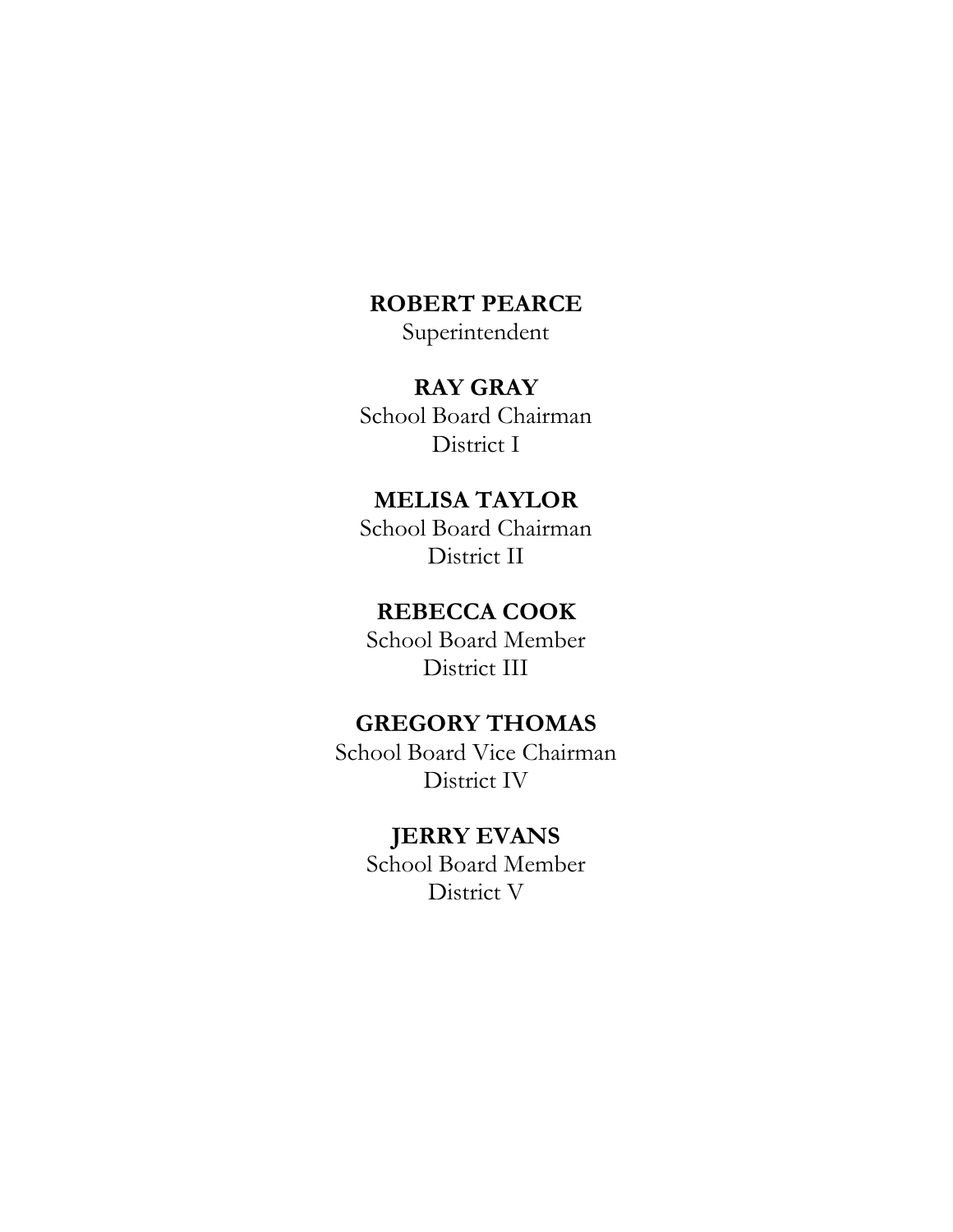#### **DISTRICT SCHOOL BOARD OF WAKULLA COUNTY DISTRICT SUMMARY BUDGET Fiscal Year 2013-2014**

| SECTION I. ASSESSMENT AND MILLAGE LEVIES                                      |          |                                | Page 1           |
|-------------------------------------------------------------------------------|----------|--------------------------------|------------------|
|                                                                               |          |                                |                  |
| A. Certification of Taxable Value of Property in County by Property Appraiser |          |                                | 1,170,623,241.00 |
|                                                                               |          |                                |                  |
| B. Millage Levies on Nonexempt Property:                                      |          | <b>DISTRICT MILLAGE LEVIES</b> |                  |
|                                                                               | Nonvoted | Voted                          | Total            |
| 1. Required Local Effort                                                      | 5.2340   |                                | 5.2340           |
| 2. Prior Period Funding Adjustment Millage                                    |          |                                |                  |
| 3. Discretionary Operating                                                    | 0.7480   |                                | 0.7480           |
| 4. Additional Operating                                                       |          | 0.5000                         | 0.5000           |
| 5. Additional Capital Improvement                                             |          |                                |                  |
| 6. Local Capital Improvement                                                  | 1.5000   |                                | 1.5000           |
| 7. Discretionary Capital Improvement                                          |          |                                |                  |
| 8. Debt Service                                                               |          | 0.5700                         | 0.5700           |
| <b>TOTAL MILLS</b>                                                            | 7.4820   | 1.0700                         | 8.5520           |
|                                                                               |          |                                |                  |

ESE 139 EXP. 06/30/2014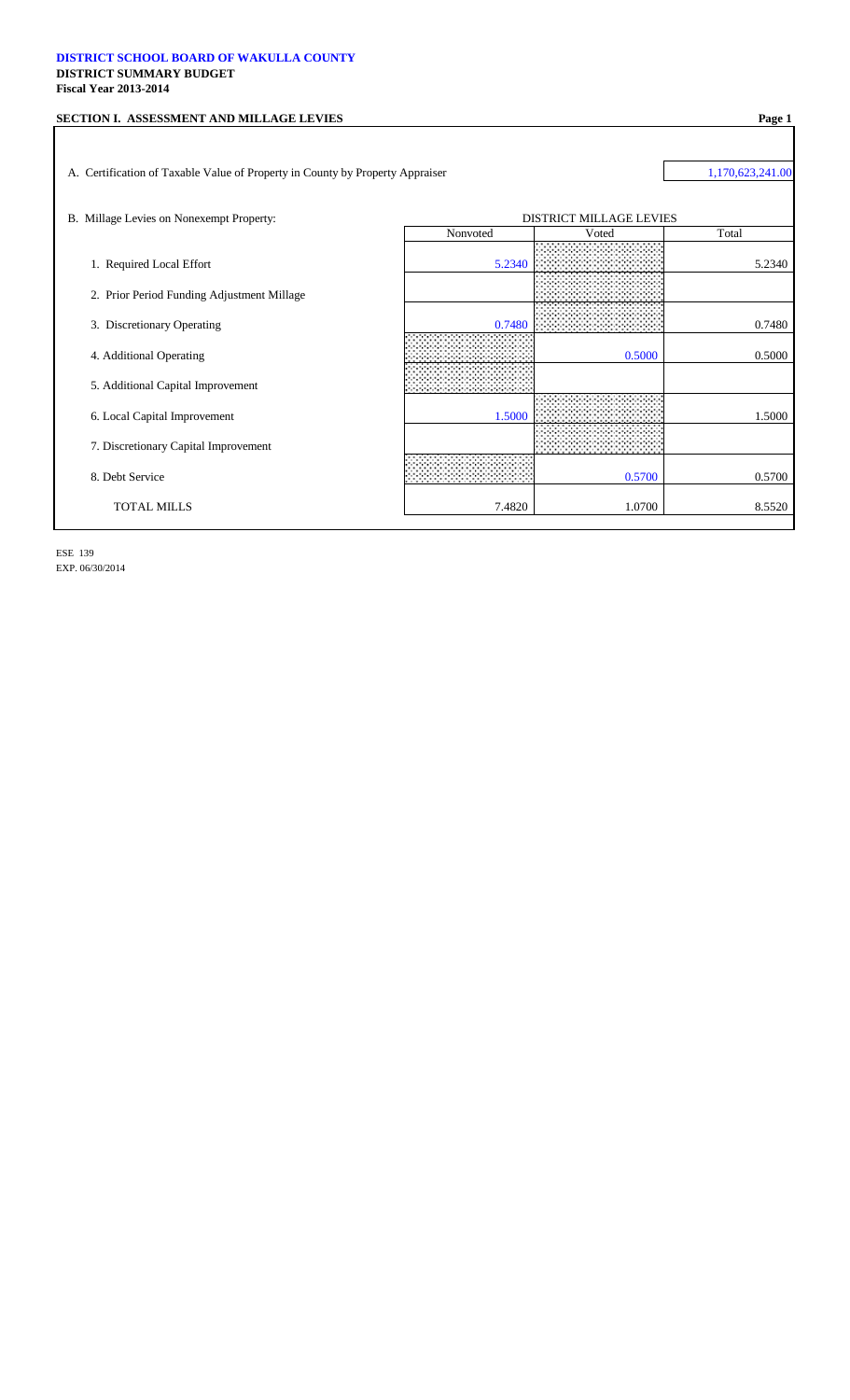# **SECTION II. GENERAL FUND - FUND 100 Page 2**

|                                                      |                  | 1 agu <i>4</i> |
|------------------------------------------------------|------------------|----------------|
|                                                      | Account          |                |
| <b>ESTIMATED REVENUES</b>                            | Number           |                |
| <b>FEDERAL:</b>                                      |                  |                |
| Federal Impact, Current Operations                   | 3121             |                |
| Reserve Officers Training Corps (ROTC)               | 3191             | 75,000.00      |
| Miscellaneous Federal Direct                         | 3199             |                |
| <b>Total Federal Direct</b>                          |                  | 75,000.00      |
|                                                      | 3100             |                |
| FEDERAL THROUGH STATE AND LOCAL:                     |                  |                |
| Medicaid                                             | 3202             | 160,000.00     |
| <b>National Forest Funds</b>                         | 3255             | 145,000.00     |
| <b>Federal Through Local</b>                         | 3280             | 213,442.00     |
| Miscellaneous Federal Through State                  | 3299             |                |
| <b>Total Federal Through State and Local</b>         | 3200             | 518,442.00     |
| STATE:                                               |                  |                |
|                                                      |                  |                |
| Florida Education Finance Program (FEFP)             | 3310             | 20,629,917.00  |
| <b>Workforce Development</b>                         | 3315             | 174,384.00     |
| Workforce Development Capitalization Incentive Grant | 3316             |                |
| Workforce Education Performance Incentive            | 3317             |                |
| <b>Adults With Disabilities</b>                      | 3318             | 42,500.00      |
| CO & DS Withheld for Administrative Expense          | 3323             | 3,012.00       |
| Diagnostic and Learning Resources Centers            | 3335             |                |
|                                                      |                  |                |
| <b>Racing Commission Funds</b>                       | 3341             |                |
| <b>State Forest Funds</b>                            | 3342             |                |
| <b>State License Tax</b>                             | 3343             |                |
| <b>District Discretionary Lottery Funds</b>          | 3344             |                |
| <b>Class Size Reduction Operating Funds</b>          | 3355             | 5,239,333.00   |
| <b>School Recognition Funds</b>                      | 3361             | 387,275.00     |
| <b>Excellent Teaching Program</b>                    | 3363             |                |
|                                                      |                  |                |
| Voluntary Prekindergarten Program                    | 3371             | 100,000.00     |
| <b>Preschool Projects</b>                            | 3372             |                |
| <b>Reading Programs</b>                              | 3373             |                |
| <b>Full Service Schools</b>                          | 3378             |                |
| Other Miscellaneous State Revenue                    | 3399             | 290,356.00     |
| <b>Total State</b>                                   | 3300             | 26,866,777.00  |
|                                                      |                  |                |
| LOCAL:                                               |                  |                |
| <b>District School Taxes</b>                         | 3411             | 7,284,460.00   |
| <b>Tax Redemptions</b>                               | 3421             |                |
| Payment in Lieu of Taxes                             | 3422             |                |
| <b>Excess Fees</b>                                   | $\frac{1}{3423}$ |                |
| Tuition                                              | 3424             |                |
|                                                      |                  |                |
| Rent                                                 | 3425             |                |
| <b>Investment Income</b>                             | 3430             | 20,000.00      |
| Gifts, Grants, and Bequests                          | 3440             |                |
| <b>Adult General Education Course Fees</b>           | 3461             |                |
| <b>Postsecondary Vocational Course Fees</b>          | 3462             | 6,000.00       |
| <b>Continuing Workforce Education Course Fees</b>    | 3463             |                |
| <b>Capital Improvement Fees</b>                      | 3464             |                |
|                                                      |                  |                |
| Postsecondary Lab Fees                               | 3465             |                |
| <b>Lifelong Learning Fees</b>                        | 3466             |                |
| General Education Development (GED) Testing Fees     | 3467             | 8,500.00       |
| <b>Financial Aid Fees</b>                            | 3468             |                |
| <b>Other Student Fees</b>                            | 3469             |                |
| Preschool Program Fees                               | 3471             | 12,000.00      |
| Prekindergarten Early Intervention Fees              | 3472             |                |
|                                                      |                  |                |
| School-Age Child Care Fees                           | 3473             |                |
| Other Schools, Courses, and Classes Fees             | 3479             |                |
| <b>Miscellaneous Local Sources</b>                   | 3490             | 337,000.00     |
| <b>Total Local</b>                                   | 3400             | 7,667,960.00   |
| <b>TOTAL ESTIMATED REVENUES</b>                      |                  | 35,128,179.00  |
| <b>OTHER FINANCING SOURCES</b>                       |                  |                |
|                                                      |                  |                |
| Loans                                                | 3720             |                |
| Sale of Capital Assets                               | 3730             |                |
| <b>Loss Recoveries</b>                               | 3740             |                |
| Transfers In:                                        |                  |                |
| From Debt Service Funds                              | 3620             |                |
| From Capital Projects Funds                          | 3630             | 712,342.00     |
| From Special Revenue Funds                           | 3640             |                |
|                                                      |                  |                |
| From Permanent Funds                                 | 3660             |                |
| From Internal Service Funds                          | 3670             |                |
| From Enterprise Funds                                | 3690             |                |
| <b>Total Transfers In</b>                            | 3600             | 712,342.00     |
| <b>TOTAL OTHER FINANCING SOURCES</b>                 |                  | 712,342.00     |
| Fund Balance, July 1, 2013                           | 2800             | 4,332,647.78   |
|                                                      |                  |                |
| <b>TOTAL ESTIMATED REVENUES, OTHER</b>               |                  |                |
| FINANCING SOURCES, AND FUND BALANCE                  |                  | 40,173,168.78  |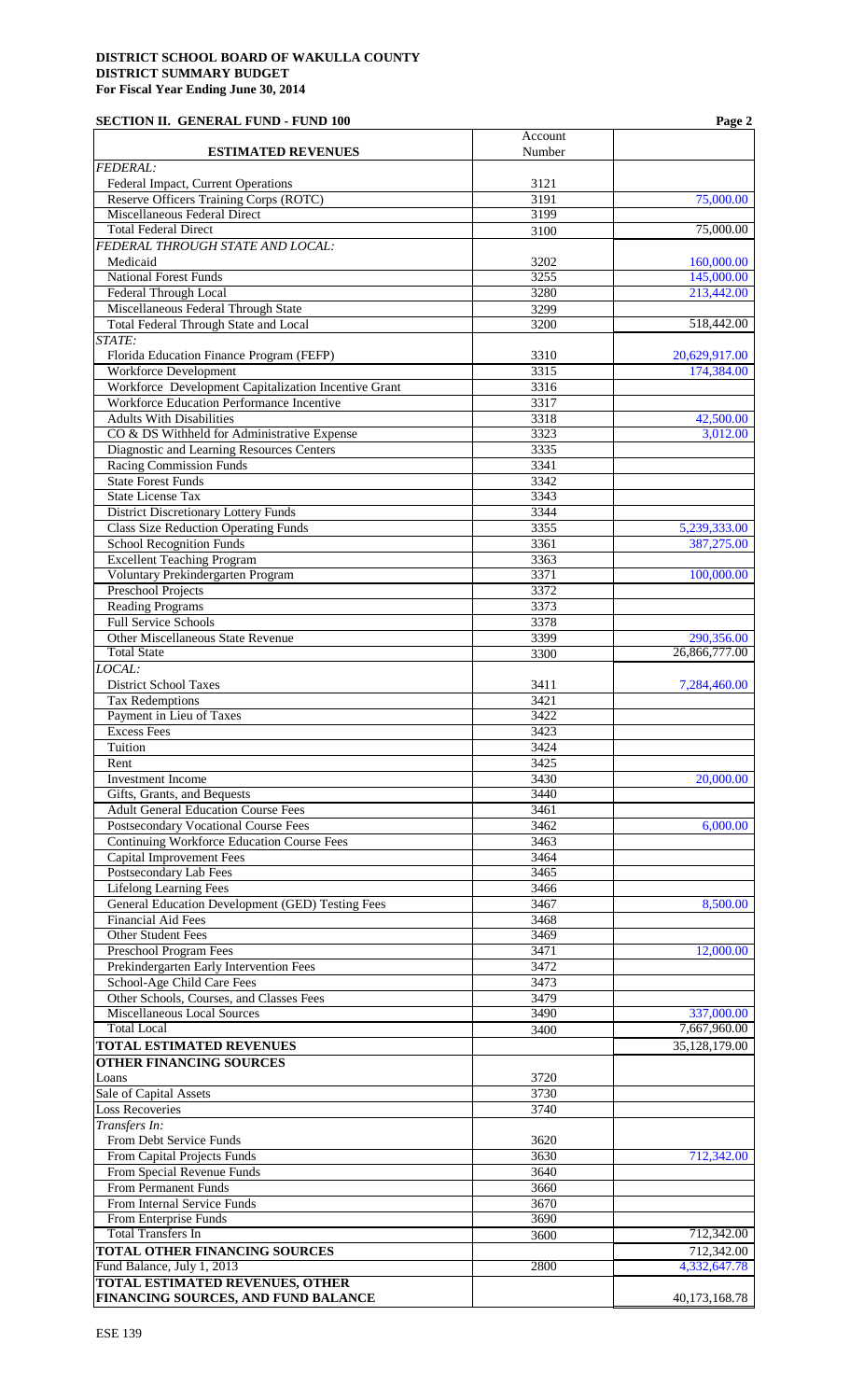| SECTION II. GENERAL FUND - FUND 100 (Continued)                        |                   |                  |                 |                                 |                                  |                               |                             |                       | Page 3       |
|------------------------------------------------------------------------|-------------------|------------------|-----------------|---------------------------------|----------------------------------|-------------------------------|-----------------------------|-----------------------|--------------|
| <b>APPROPRIATIONS</b>                                                  | Account<br>Number | Totals           | Salaries<br>100 | <b>Employee Benefits</b><br>200 | <b>Purchased Services</b><br>300 | <b>Energy Services</b><br>400 | Materials & Supplies<br>500 | Capital Outlay<br>600 | Other<br>700 |
| Instruction                                                            | 5000              | 20,977,958.29    | 13,748,175.74   | 3,692,493.12                    | 1,487,841.48                     | 2,850.00                      | 1,627,554.46                | 334,093.49            | 84,950.00    |
| <b>Student Personnel Services</b>                                      | 6100              | 2,122,090.30     | 1,255,564.74    | 354,734.67                      | 455,463.70                       | 1,270.00                      | 9,600.00                    | 43,357.19             | 2,100.00     |
| <b>Instructional Media Services</b>                                    | 6200              | 517,651.84       | 350,065.00      | 101,097.30                      | 2,880.00                         |                               | 6,875.14                    | 56,634.40             | 100.00       |
| <b>Instruction and Curriculum Development Services</b>                 | 6300              | 501,512.53       | 384,162.55      | 108,299.98                      | 5,300.00                         |                               | 1.000.00                    | 2,750.00              |              |
| <b>Instructional Staff Training Services</b>                           | 6400              | 165,522.10       | 49,379.33       | 1,250.00                        | 99,346.99                        |                               | 8,288.25                    |                       | 7,257.53     |
| <b>Instructional-Related Technology</b>                                | 6500              | 262,360.28       | 175,222.00      | 57,195.79                       | 28,942.49                        |                               | 1,000.00                    |                       |              |
| Board                                                                  | 7100              | 517,521.84       | 128,280.00      | 63,668.14                       | 312,619.16                       |                               |                             |                       | 12,954.54    |
| <b>General Administration</b>                                          | 7200              | 362,861.02       | 195,792.00      | 80,060.62                       | 47,780.00                        |                               | 25,000.00                   | 5,000.00              | 9,228.40     |
| School Administration                                                  | 7300              | 2,322,990.35     | 1,843,145.00    | 448,270.10                      | 10,200.00                        |                               | 7,675.25                    | 9,550.00              | 4,150.00     |
| Facilities Acquisition and Construction                                | 7400              | 330,508.66       | 71,305.75       | 27,596.91                       | 17,250.00                        |                               | 1,300.00                    | 213,056.00            |              |
| <b>Fiscal Services</b>                                                 | 7500              | 394,267.75       | 283,935.00      | 64,582.60                       | 30,750.15                        |                               | 9,000.00                    | 3,000.00              | 3,000.00     |
| Food Service                                                           | 7600              | 11,026.15        | 4,409.10        | 6,617.05                        |                                  |                               |                             |                       |              |
| <b>Central Services</b>                                                | 7700              | 623,538.18       | 294,875.00      | 77,190.55                       | 206,572.63                       |                               | 27,900.00                   | 14,700.00             | 2,300.00     |
| <b>Student Transportation Services</b>                                 | 7800              | 2,833,228.25     | 1,306,020.11    | 444,600.69                      | 254,820.70                       | 586,450.00                    | 147,342.75                  | 45,994.00             | 48,000.00    |
| Operation of Plant                                                     | 7900              | 4,337,732.22     | 1,445,106.45    | 557,801.12                      | 1,042,294.07                     | 1,172,323.29                  | 99,057.29                   | 21,150.00             |              |
| Maintenance of Plant                                                   | 8100              | 1,124,084.33     | 432,015.75      | 185,126.26                      | 169,315.20                       | 18,700.00                     | 177,090.67                  | 141,136.45            | 700.00       |
| <b>Administrative Technology Services</b>                              | 8200              | 141,554.85       | 6,904.00        | 21,435.02                       | 113,215.83                       |                               |                             |                       |              |
| <b>Community Services</b>                                              | 9100              | 6,814.82         | 6,200.00        | 614.82                          |                                  |                               |                             |                       |              |
| Debt Service                                                           | 9200              |                  |                 |                                 |                                  |                               |                             |                       |              |
| Other Capital Outlay                                                   | 9300              |                  |                 |                                 |                                  |                               |                             |                       |              |
| TOTAL APPROPRIATIONS                                                   |                   | 37, 553, 223. 76 | 21,980,557.52   | 6,292,634.74                    | 4,284,592.40                     | 1,781,593.29                  | 2,148,683.81                | 890,421.53            | 174,740.47   |
| <b>OTHER FINANCING USES:</b><br>Transfers Out: (Function 9700)         |                   |                  |                 |                                 |                                  |                               |                             |                       |              |
| To Debt Service Funds                                                  | 920               |                  |                 |                                 |                                  |                               |                             |                       |              |
| To Capital Projects Funds                                              | 930               |                  |                 |                                 |                                  |                               |                             |                       |              |
| To Special Revenue Funds                                               | 940               |                  |                 |                                 |                                  |                               |                             |                       |              |
| To Permanent Funds                                                     | 960               |                  |                 |                                 |                                  |                               |                             |                       |              |
| To Internal Service Funds                                              | 970               |                  |                 |                                 |                                  |                               |                             |                       |              |
| To Enterprise Funds                                                    | 990               |                  |                 |                                 |                                  |                               |                             |                       |              |
| <b>Total Transfers Out</b>                                             | 9700              |                  |                 |                                 |                                  |                               |                             |                       |              |
| TOTAL OTHER FINANCING USES                                             |                   |                  |                 |                                 |                                  |                               |                             |                       |              |
| Nonspendable Fund Balance, June 30, 2014                               | 2710              |                  |                 |                                 |                                  |                               |                             |                       |              |
| Restricted Fund Balance, June 30, 2014                                 | 2720              |                  |                 |                                 |                                  |                               |                             |                       |              |
| Committed Fund Balance, June 30, 2014                                  | 2730              |                  |                 |                                 |                                  |                               |                             |                       |              |
| Assigned Fund Balance, June 30, 2014                                   | 2740              |                  |                 |                                 |                                  |                               |                             |                       |              |
| Unassigned Fund Balance, June 30, 2014                                 | 2750              | 2,619,945.02     |                 |                                 |                                  |                               |                             |                       |              |
| TOTAL ENDING FUND BALANCE                                              | 2700              | 2,619,945.02     |                 |                                 |                                  |                               |                             |                       |              |
| TOTAL APPROPRIATIONS, OTHER FINANCING USES,<br><b>AND FUND BALANCE</b> |                   | 40,173,168.78    |                 |                                 |                                  |                               |                             |                       |              |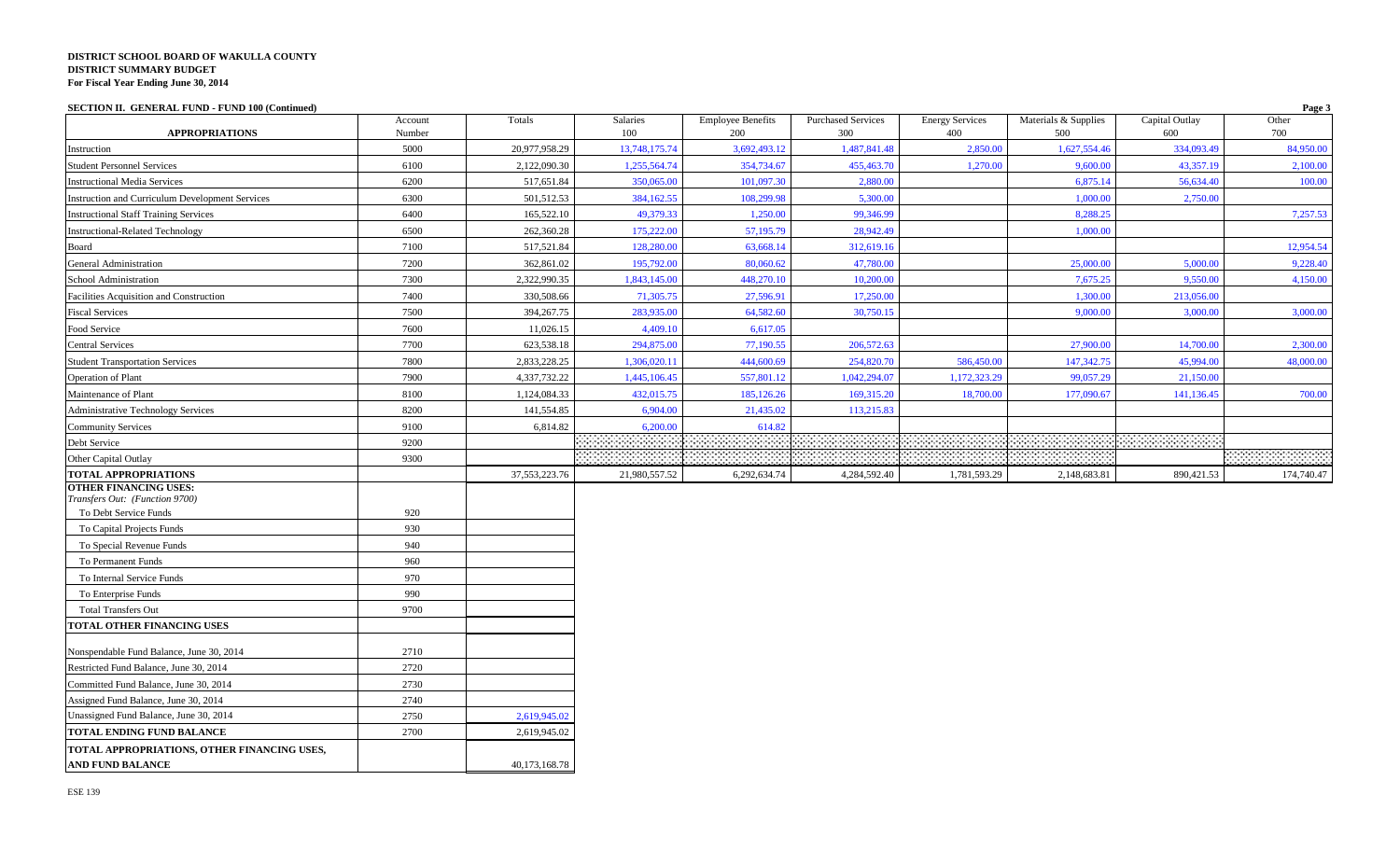| <b>SECTION III. SPECIAL REVENUE FUNDS - FOOD SERVICES - FUND 410</b> | Page 4  |              |  |
|----------------------------------------------------------------------|---------|--------------|--|
|                                                                      | Account |              |  |
| <b>ESTIMATED REVENUES</b>                                            | Number  |              |  |
| FEDERAL THROUGH STATE AND LOCAL:                                     |         |              |  |
| National School Lunch Act                                            | 3260    | 1,252,183.05 |  |
| <b>USDA Donated Commodities</b>                                      | 3265    | 120,000.00   |  |
| Federal Through Local                                                | 3280    |              |  |
| Miscellaneous Federal Through State                                  | 3299    |              |  |
| Total Federal Through State and Local                                | 3200    | 1,372,183.05 |  |
| STATE:                                                               |         |              |  |
| <b>School Breakfast Supplement</b>                                   | 3337    | 10,122.00    |  |
| School Lunch Supplement                                              | 3338    | 13,238.00    |  |
| <b>Other Miscellaneous State Revenue</b>                             | 3399    |              |  |
| <b>Total State</b>                                                   | 3300    | 23,360.00    |  |
| LOCAL:                                                               |         |              |  |
| <b>Investment Income</b>                                             | 3430    |              |  |
| Gifts, Grants, and Bequests                                          | 3440    |              |  |
| Food Service                                                         | 3450    | 605,821.00   |  |
| Other Miscellaneous Local Sources                                    | 3495    |              |  |
| <b>Total Local</b>                                                   | 3400    | 605,821.00   |  |
| <b>TOTAL ESTIMATED REVENUES</b>                                      |         | 2,001,364.05 |  |
| <b>OTHER FINANCING SOURCES:</b>                                      |         |              |  |
| Loans                                                                | 3720    |              |  |
| Sale of Capital Assets                                               | 3730    |              |  |
| <b>Loss Recoveries</b>                                               | 3740    |              |  |
| Transfers In:                                                        |         |              |  |
| From General Fund                                                    | 3610    |              |  |
| From Debt Service Funds                                              | 3620    |              |  |
| From Capital Projects Funds                                          | 3630    |              |  |
| <b>Interfund Transfer</b>                                            | 3650    |              |  |
| <b>From Permanent Funds</b>                                          | 3660    |              |  |
| From Internal Service Funds                                          | 3670    |              |  |
| From Enterprise Funds                                                | 3690    |              |  |
| <b>Total Transfers In</b>                                            | 3600    |              |  |
| <b>TOTAL OTHER FINANCING SOURCES</b>                                 |         |              |  |
|                                                                      |         |              |  |
| Fund Balance, July 1, 2013                                           | 2800    | 487,968.19   |  |
| TOTAL ESTIMATED REVENUES, OTHER FINANCING                            |         |              |  |
| <b>SOURCES, AND FUND BALANCE</b>                                     |         | 2,489,332.24 |  |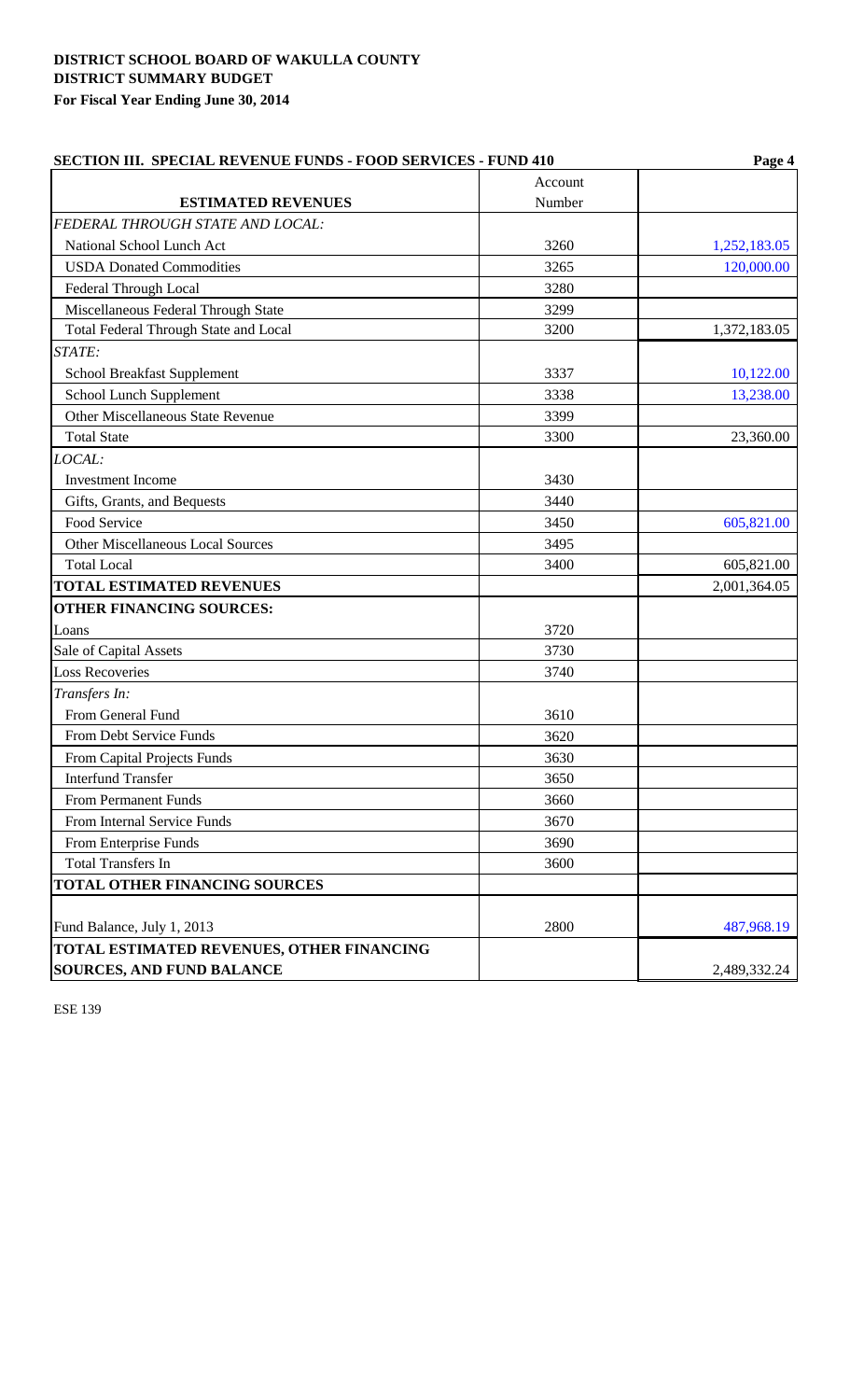## **SECTION III. SPECIAL REVENUE FUNDS - FOOD SERVICES - FUND 410 (CONTINUED) Page 5**

|                                                                        | Account |              |
|------------------------------------------------------------------------|---------|--------------|
| <b>APPROPRIATIONS</b><br>Food Services: (Function 7600)                | Number  |              |
|                                                                        |         |              |
| Salaries                                                               | 100     | 767,324.00   |
| <b>Employee Benefits</b>                                               | 200     | 264,100.00   |
| <b>Purchased Services</b>                                              | 300     | 48,244.00    |
| <b>Energy Services</b>                                                 | 400     |              |
| Materials and Supplies                                                 | 500     | 899,525.00   |
| Capital Outlay                                                         | 600     | 4,797.00     |
| Other                                                                  | 700     | 113,520.00   |
| Capital Outlay (Function 9300)                                         | 600     |              |
| <b>TOTAL APPROPRIATIONS</b>                                            | 7600    | 2,097,510.00 |
| <b>OTHER FINANCING USES:</b>                                           |         |              |
| Transfers Out (Function 9700)<br>To General Fund                       | 910     |              |
|                                                                        |         |              |
| To Debt Service Funds                                                  | 920     |              |
| To Capital Projects Funds                                              | 930     |              |
| Interfund                                                              | 950     |              |
| <b>To Permanent Funds</b>                                              | 960     |              |
| To Internal Service Funds                                              | 970     |              |
| To Enterprise Funds                                                    | 990     |              |
| <b>Total Transfers Out</b>                                             | 9700    |              |
| <b>TOTAL OTHER FINANCING USES</b>                                      |         |              |
| Nonspendable Fund Balance, June 30, 2014                               | 2710    |              |
| Restricted Fund Balance, June 30, 2014                                 | 2720    | 391,822.24   |
| Committed Fund Balance, June 30, 2014                                  | 2730    |              |
| Assigned Fund Balance, June 30, 2014                                   | 2740    |              |
| Unassigned Fund Balance, June 30, 2014                                 | 2750    |              |
| <b>TOTAL ENDING FUND BALANCE</b>                                       | 2700    | 391,822.24   |
| TOTAL APPROPRIATIONS, OTHER FINANCING USES,<br><b>AND FUND BALANCE</b> |         | 2,489,332.24 |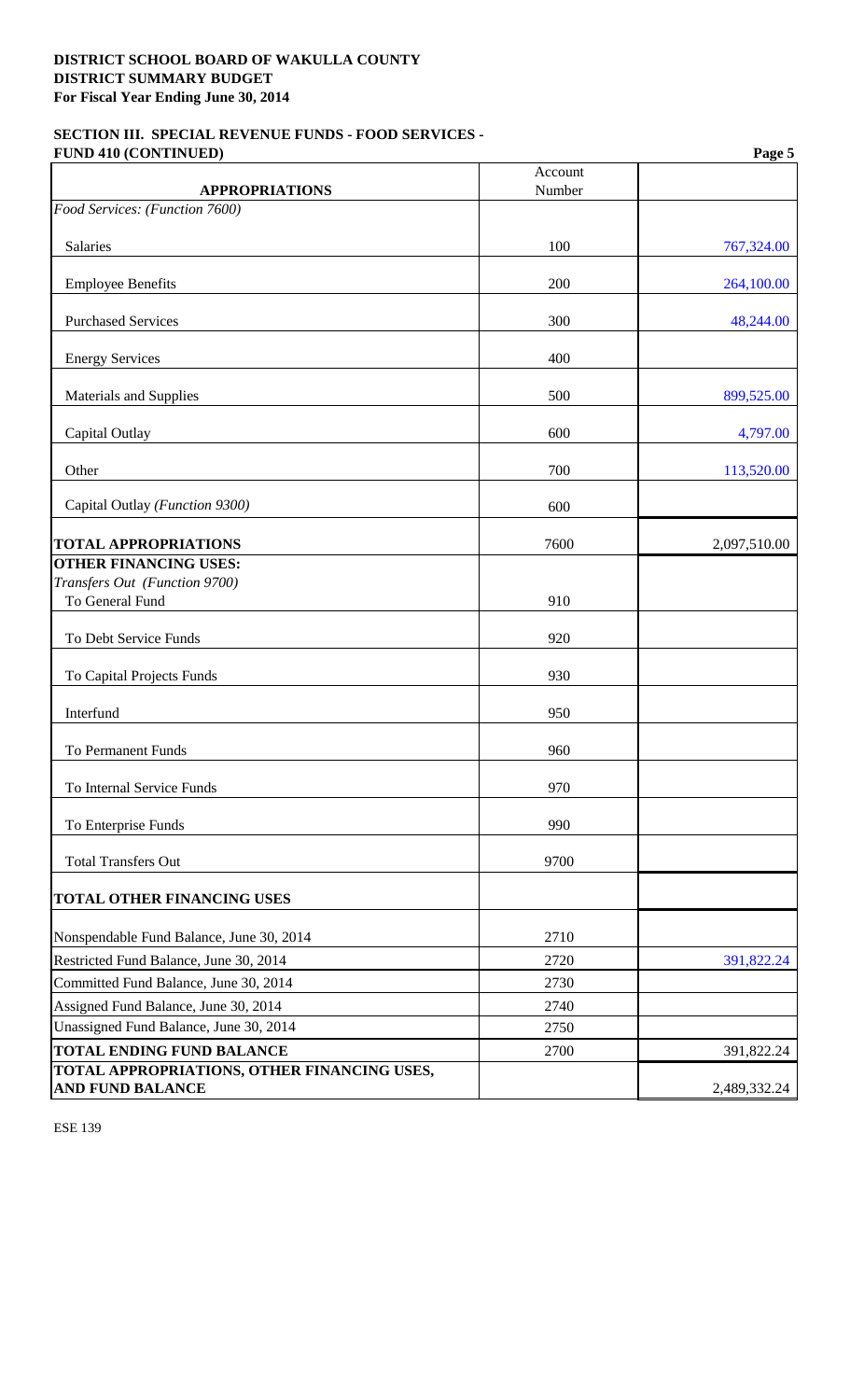# **SECTION IV. SPECIAL REVENUE FUNDS - OTHER FEDERAL PROGRAMS - FUND 420** Page 6

|                                                                  | Account |              |
|------------------------------------------------------------------|---------|--------------|
| <b>ESTIMATED REVENUES</b>                                        | Number  |              |
| <b>FEDERAL DIRECT:</b>                                           |         |              |
| Workforce Investment Act                                         | 3170    |              |
| <b>Community Action Programs</b>                                 | 3180    |              |
| Reserve Officers Training Corps (ROTC)                           | 3191    |              |
| Miscellaneous Federal Direct                                     | 3199    |              |
| <b>Total Federal Direct</b>                                      | 3100    |              |
| FEDERAL THROUGH STATE AND LOCAL:                                 |         |              |
| <b>Vocational Education Acts</b>                                 | 3201    | 100,559.78   |
| Medicaid                                                         | 3202    |              |
| Workforce Investment Act                                         | 3220    |              |
| Teacher and Principal Training and Recruitment, Title II, Part A | 3225    | 296,212.86   |
| Math & Science Partnerships - Title II, Part B                   | 3226    |              |
| Drug Free Schools                                                | 3227    |              |
| Individuals with Disabilities Education Act (IDEA)               | 3230    | 1,575,901.93 |
| Elementary and Secondary Education Act, Title I                  | 3240    | 1,024,529.41 |
| <b>Adult General Education</b>                                   | 3251    | 66,626.14    |
| <b>Vocational Rehabilitation</b>                                 | 3253    |              |
| Federal Through Local                                            | 3280    |              |
| Miscellaneous Federal Through State                              | 3299    |              |
| Total Federal Through State And Local                            | 3200    | 3,063,830.12 |
| STATE:                                                           |         |              |
| <b>Other Miscellaneous State Revenue</b>                         | 3399    |              |
| <b>Total State</b>                                               | 3300    |              |
| LOCAL:                                                           |         |              |
| <b>Investment Income</b>                                         | 3430    |              |
| Gifts, Grants, and Bequests                                      | 3440    |              |
| <b>Adult General Education Course Fees</b>                       | 3461    |              |
| <b>Other Miscellaneous Local Sources</b>                         | 3495    |              |
| <b>Total Local</b>                                               | 3400    |              |
| <b>TOTAL ESTIMATED REVENUES</b>                                  |         | 3,063,830.12 |
| <b>OTHER FINANCING SOURCES:</b>                                  |         |              |
| Loans                                                            | 3720    |              |
| Sale of Capital Assets                                           | 3730    |              |
| <b>Loss Recoveries</b>                                           | 3740    |              |
| Transfers In:                                                    |         |              |
| From General Fund                                                | 3610    |              |
| From Debt Service Funds                                          | 3620    |              |
| From Capital Projects Funds                                      | 3630    |              |
| Interfund                                                        | 3650    |              |
| <b>From Permanent Funds</b>                                      | 3660    |              |
| From Internal Service Funds                                      | 3670    |              |
| From Enterprise Funds                                            | 3690    |              |
| <b>Total Transfers In</b>                                        | 3600    |              |
| <b>TOTAL OTHER FINANCING SOURCES</b>                             |         |              |
|                                                                  |         |              |
| Fund Balance, July 1, 2013                                       | 2800    |              |
| TOTAL ESTIMATED REVENUES, OTHER FINANCING                        |         |              |
| <b>SOURCES, AND FUND BALANCE</b>                                 |         | 3,063,830.12 |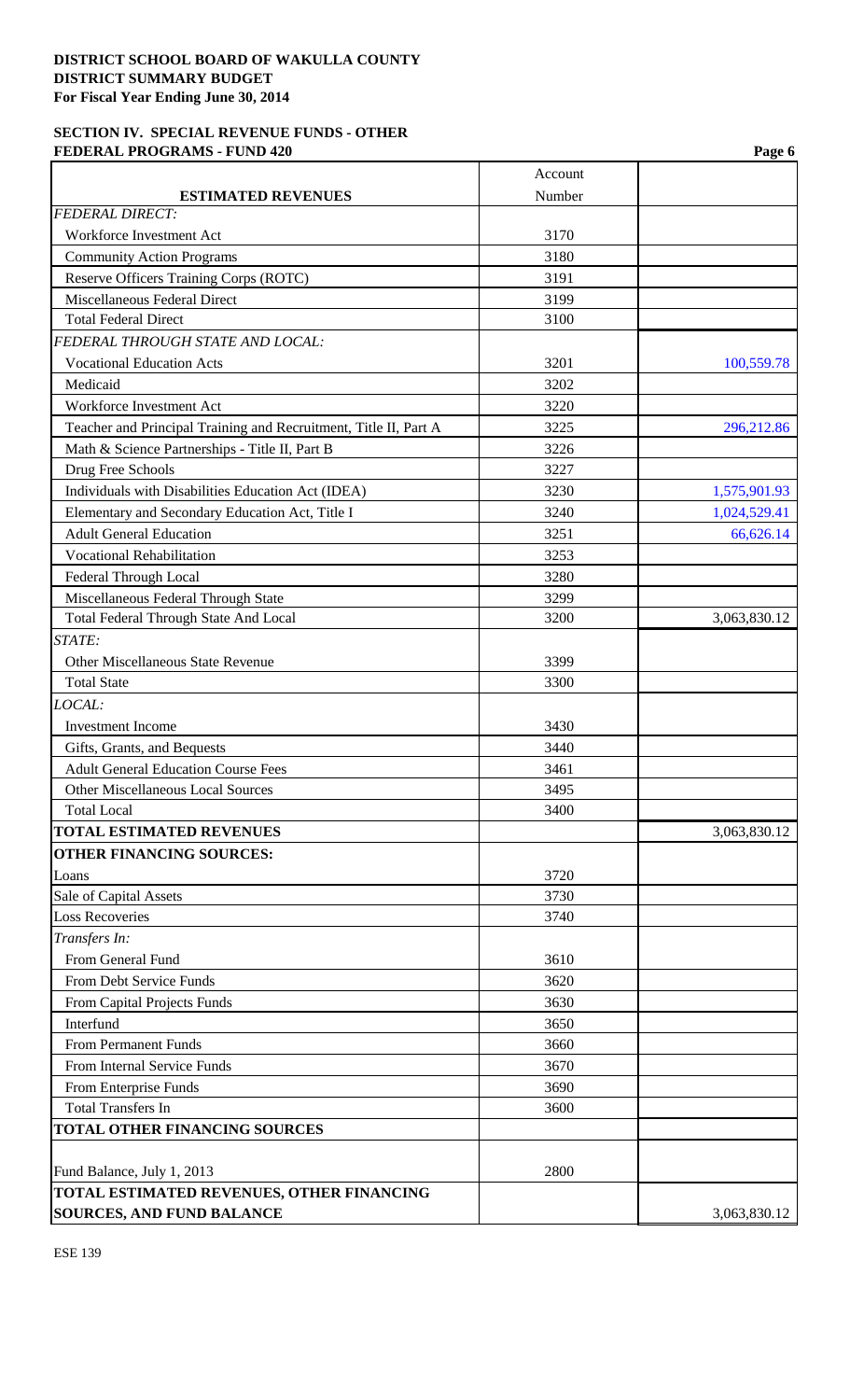#### **SECTION IV. SPECIAL REVENUE FUNDS - OTHER FEDERAL PROGRAMS - FUND 420 (Continued) Page 7**

|                                                 | Account | Totals       | Salaries     | <b>Employee Benefits</b> | <b>Purchased Services</b> | <b>Energy Services</b> | Materials & Supplies | Capital Outlay | Other      |
|-------------------------------------------------|---------|--------------|--------------|--------------------------|---------------------------|------------------------|----------------------|----------------|------------|
| <b>APPROPRIATIONS</b>                           | Number  |              | 100          | 200                      | 300                       | 400                    | 500                  | 600            | 700        |
| Instruction                                     | 5000    | 1,981,112.44 | 1,155,294.00 | 366,014.00               | 77,129.13                 |                        | 87,314.83            | 275,460.48     | 19,900.00  |
| <b>Student Personnel Services</b>               | 6100    | 152,428.79   | 11,468.82    | 1,481.87                 | 126,000.00                |                        | 7,800.00             | 5,678.10       |            |
| <b>Instructional Media Services</b>             | 6200    |              |              |                          |                           |                        |                      |                |            |
| Instruction and Curriculum Development Services | 6300    | 339,953.51   | 239,000.00   | 54,750.00                | 32,100.00                 |                        | 5,000.00             | 7,603.51       | 1,500.00   |
| <b>Instructional Staff Training Services</b>    | 6400    | 448,617.25   | 243,550.00   | 57,672.25                | 79,486.00                 |                        | 11,000.00            | 13,409.00      | 43,500.00  |
| Instructional-Related Technology                | 6500    |              |              |                          |                           |                        |                      |                |            |
| Board                                           | 7100    |              |              |                          |                           |                        |                      |                |            |
| <b>General Administration</b>                   | 7200    | 121,766.13   |              |                          |                           |                        |                      |                | 121,766.13 |
| School Administration                           | 7300    |              |              |                          |                           |                        |                      |                |            |
| Facilities Acquisition and Construction         | 7400    |              |              |                          |                           |                        |                      |                |            |
| <b>Fiscal Services</b>                          | 7500    |              |              |                          |                           |                        |                      |                |            |
| Food Services                                   | 7600    |              |              |                          |                           |                        |                      |                |            |
| <b>Central Services</b>                         | 7700    |              |              |                          |                           |                        |                      |                |            |
| <b>Student Transportation Services</b>          | 7800    | 19,952.00    | 5,500.00     | 1,452.00                 |                           | 9,000.00               |                      |                | 4,000.00   |
| Operation of Plant                              | 7900    |              |              |                          |                           |                        |                      |                |            |
| Maintenance of Plant                            | 8100    |              |              |                          |                           |                        |                      |                |            |
| <b>Administrative Technology Services</b>       | 8200    |              |              |                          |                           |                        |                      |                |            |
| <b>Community Services</b>                       | 9100    |              |              |                          |                           |                        |                      |                |            |
| Other Capital Outlay                            | 9300    |              |              |                          |                           |                        |                      |                |            |
| <b>TOTAL APPROPRIATIONS</b>                     |         | 3,063,830.12 | 1,654,812.82 | 481,370.12               | 314,715.13                | 9,000.00               | 111,114.83           | 302,151.09     | 190,666.13 |
| <b>OTHER FINANCING USES:</b>                    |         |              |              |                          |                           |                        |                      |                |            |
| Transfers Out: (Function 9700)                  |         |              |              |                          |                           |                        |                      |                |            |
| To General Fund                                 | 910     |              |              |                          |                           |                        |                      |                |            |
| To Debt Service Funds                           | 920     |              |              |                          |                           |                        |                      |                |            |
| To Capital Projects Funds                       | 930     |              |              |                          |                           |                        |                      |                |            |
| Interfund                                       | 950     |              |              |                          |                           |                        |                      |                |            |
| To Permanent Funds                              | 960     |              |              |                          |                           |                        |                      |                |            |
| To Internal Service Funds                       | 970     |              |              |                          |                           |                        |                      |                |            |
| To Enterprise Funds                             | 990     |              |              |                          |                           |                        |                      |                |            |
| <b>Total Transfers Out</b>                      | 9700    |              |              |                          |                           |                        |                      |                |            |
| <b>TOTAL OTHER FINANCING USES</b>               |         |              |              |                          |                           |                        |                      |                |            |
| Nonspendable Fund Balance, June 30, 2014        | 2710    |              |              |                          |                           |                        |                      |                |            |
| Restricted Fund Balance, June 30, 2014          | 2720    |              |              |                          |                           |                        |                      |                |            |
| Committed Fund Balance, June 30, 2014           | 2730    |              |              |                          |                           |                        |                      |                |            |
| Assigned Fund Balance, June 30, 2014            | 2740    |              |              |                          |                           |                        |                      |                |            |
| Unassigned Fund Balance, June 30, 2014          | 2750    |              |              |                          |                           |                        |                      |                |            |
| <b>TOTAL ENDING FUND BALANCE</b>                | 2700    |              |              |                          |                           |                        |                      |                |            |
| TOTAL APPROPRIATIONS, OTHER FINANCING USES,     |         |              |              |                          |                           |                        |                      |                |            |
| <b>AND FUND BALANCE</b>                         |         | 3,063,830.12 |              |                          |                           |                        |                      |                |            |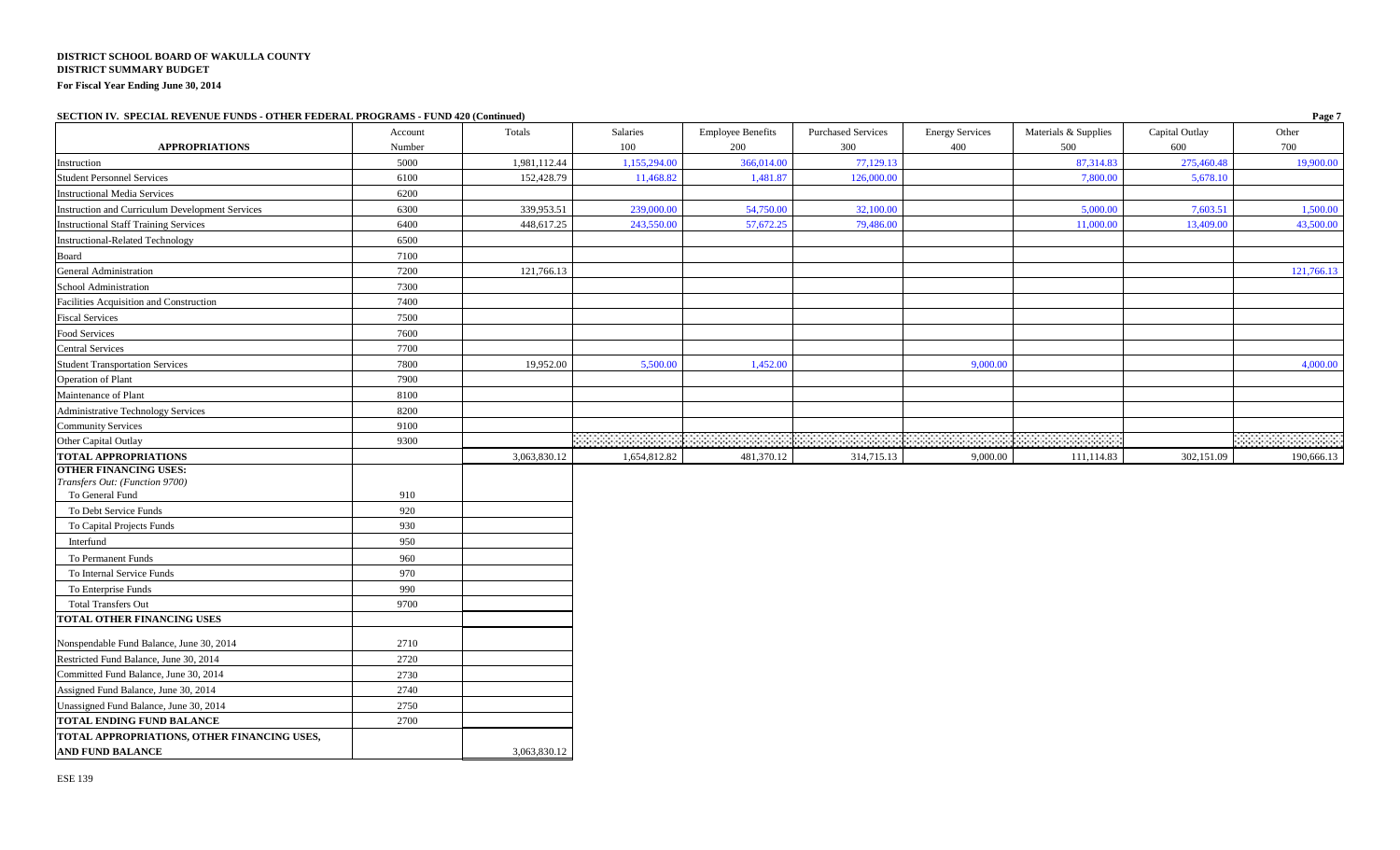# **SECTION V. SPECIAL REVENUE FUNDS - TARGETED ARRA STIMULUS FUNDS - FUND 432 Page 8**

| <b>ESTIMATED REVENUES</b>                          | Account<br>Number |  |
|----------------------------------------------------|-------------------|--|
| <b>FEDERAL DIRECT:</b>                             |                   |  |
| Miscellaneous Federal Direct                       | 3199              |  |
| <b>Total Federal Direct</b>                        | 3100              |  |
| FEDERAL THROUGH STATE AND LOCAL:                   |                   |  |
| Individuals with Disabilities Education Act (IDEA) | 3230              |  |
| Elementary and Secondary Education Act, Title I    | 3240              |  |
| Miscellaneous Federal Through State                | 3299              |  |
| <b>Total Federal Through State And Local</b>       | 3200              |  |
| STATE:                                             |                   |  |
| <b>Other Miscellaneous State Revenue</b>           | 3399              |  |
| <b>Total State</b>                                 | 3300              |  |
| LOCAL:                                             |                   |  |
| <b>Investment Income</b>                           | 3430              |  |
| Gifts, Grants, and Bequests                        | 3440              |  |
| <b>Other Miscellaneous Local Sources</b>           | 3495              |  |
| <b>Total Local</b>                                 | 3400              |  |
| <b>TOTAL ESTIMATED REVENUES</b>                    |                   |  |
| <b>OTHER FINANCING SOURCES:</b>                    |                   |  |
| Sale of Capital Assets                             | 3730              |  |
| <b>Loss Recoveries</b>                             | 3740              |  |
| Transfers In:                                      |                   |  |
| From General Fund                                  | 3610              |  |
| From Debt Service Funds                            | 3620              |  |
| From Capital Projects Funds                        | 3630              |  |
| Interfund                                          | 3650              |  |
| <b>From Permanent Funds</b>                        | 3660              |  |
| From Internal Service Funds                        | 3670              |  |
| From Enterprise Funds                              | 3690              |  |
| <b>Total Transfers In</b>                          | 3600              |  |
| <b>TOTAL OTHER FINANCING SOURCES</b>               |                   |  |
| Fund Balance, July 1, 2013                         | 2800              |  |
| TOTAL ESTIMATED REVENUES, OTHER FINANCING          |                   |  |
| <b>SOURCES, AND FUND BALANCE</b>                   |                   |  |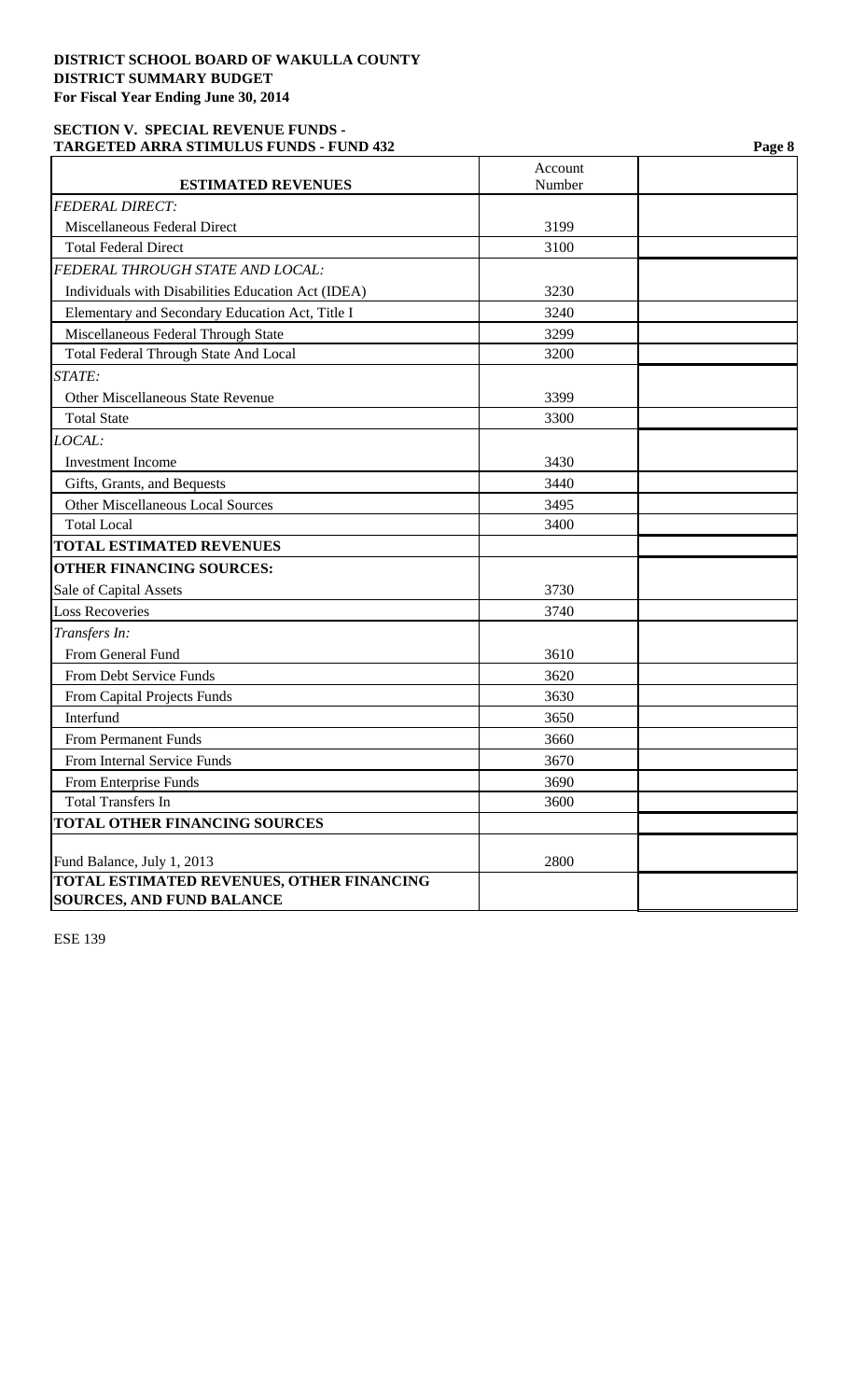#### **SECTION V. SPECIAL REVENUE FUNDS - TARGETED ARRA STIMULUS FUNDS - FUND 432 (Continued) Page 9**

| $\frac{1}{2}$                                    |            |        |          |                          |                           |                        |                      |                | $ \frac{1}{2}$ |
|--------------------------------------------------|------------|--------|----------|--------------------------|---------------------------|------------------------|----------------------|----------------|----------------|
|                                                  | Account    | Totals | Salaries | <b>Employee Benefits</b> | <b>Purchased Services</b> | <b>Energy Services</b> | Materials & Supplies | Capital Outlay | Other          |
| <b>APPROPRIATIONS</b>                            | Number     |        | 100      | 200                      | 300                       | 400                    | 500                  | 600            | 700            |
| Instruction                                      | 5000       |        |          |                          |                           |                        |                      |                |                |
| <b>Student Personnel Services</b>                | 6100       |        |          |                          |                           |                        |                      |                |                |
| <b>Instructional Media Services</b>              | 6200       |        |          |                          |                           |                        |                      |                |                |
| Instruction and Curriculum Development Services  | 6300       |        |          |                          |                           |                        |                      |                |                |
| <b>Instructional Staff Training Services</b>     | 6400       |        |          |                          |                           |                        |                      |                |                |
| <b>Instructional-Related Technology</b>          | 6500       |        |          |                          |                           |                        |                      |                |                |
| Board                                            | 7100       |        |          |                          |                           |                        |                      |                |                |
| General Administration                           | 7200       |        |          |                          |                           |                        |                      |                |                |
| School Administration                            | 7300       |        |          |                          |                           |                        |                      |                |                |
| Facilities Acquisition and Construction          | 7400       |        |          |                          |                           |                        |                      |                |                |
| <b>Fiscal Services</b>                           | 7500       |        |          |                          |                           |                        |                      |                |                |
| Food Services                                    | 7600       |        |          |                          |                           |                        |                      |                |                |
| <b>Central Services</b>                          | 7700       |        |          |                          |                           |                        |                      |                |                |
| <b>Student Transportation Services</b>           | 7800       |        |          |                          |                           |                        |                      |                |                |
| Operation of Plant                               | 7900       |        |          |                          |                           |                        |                      |                |                |
| Maintenance of Plant                             | 8100       |        |          |                          |                           |                        |                      |                |                |
| Administrative Technology Services               | 8200       |        |          |                          |                           |                        |                      |                |                |
| Community Services                               | 9100       |        |          |                          |                           |                        |                      |                |                |
| Other Capital Outlay                             | 9300       |        |          |                          |                           |                        | .                    |                | 20 30 30 30 31 |
| <b>TOTAL APPROPRIATIONS</b>                      |            |        |          |                          |                           |                        |                      |                |                |
| <b>OTHER FINANCING USES:</b>                     |            |        |          |                          |                           |                        |                      |                |                |
| Transfers Out: (Function 9700)                   |            |        |          |                          |                           |                        |                      |                |                |
| To General Fund                                  | 910        |        |          |                          |                           |                        |                      |                |                |
| To Debt Service Funds                            | 920        |        |          |                          |                           |                        |                      |                |                |
| To Capital Projects Funds                        | 930        |        |          |                          |                           |                        |                      |                |                |
| Interfund<br>To Permanent Funds                  | 950<br>960 |        |          |                          |                           |                        |                      |                |                |
|                                                  | 970        |        |          |                          |                           |                        |                      |                |                |
| To Internal Service Funds<br>To Enterprise Funds | 990        |        |          |                          |                           |                        |                      |                |                |
| <b>Total Transfers Out</b>                       | 9700       |        |          |                          |                           |                        |                      |                |                |
| TOTAL OTHER FINANCING USES                       |            |        |          |                          |                           |                        |                      |                |                |
|                                                  |            |        |          |                          |                           |                        |                      |                |                |
| Nonspendable Fund Balance, June 30, 2014         | 2710       |        |          |                          |                           |                        |                      |                |                |
| Restricted Fund Balance, June 30, 2014           | 2720       |        |          |                          |                           |                        |                      |                |                |
| Committed Fund Balance, June 30, 2014            | 2730       |        |          |                          |                           |                        |                      |                |                |
| Assigned Fund Balance, June 30, 2014             | 2740       |        |          |                          |                           |                        |                      |                |                |
| Unassigned Fund Balance, June 30, 2014           | 2750       |        |          |                          |                           |                        |                      |                |                |
| <b>TOTAL ENDING FUND BALANCE</b>                 | 2700       |        |          |                          |                           |                        |                      |                |                |
| TOTAL APPROPRIATIONS, OTHER FINANCING USES,      |            |        |          |                          |                           |                        |                      |                |                |
| AND FUND BALANCE                                 |            |        |          |                          |                           |                        |                      |                |                |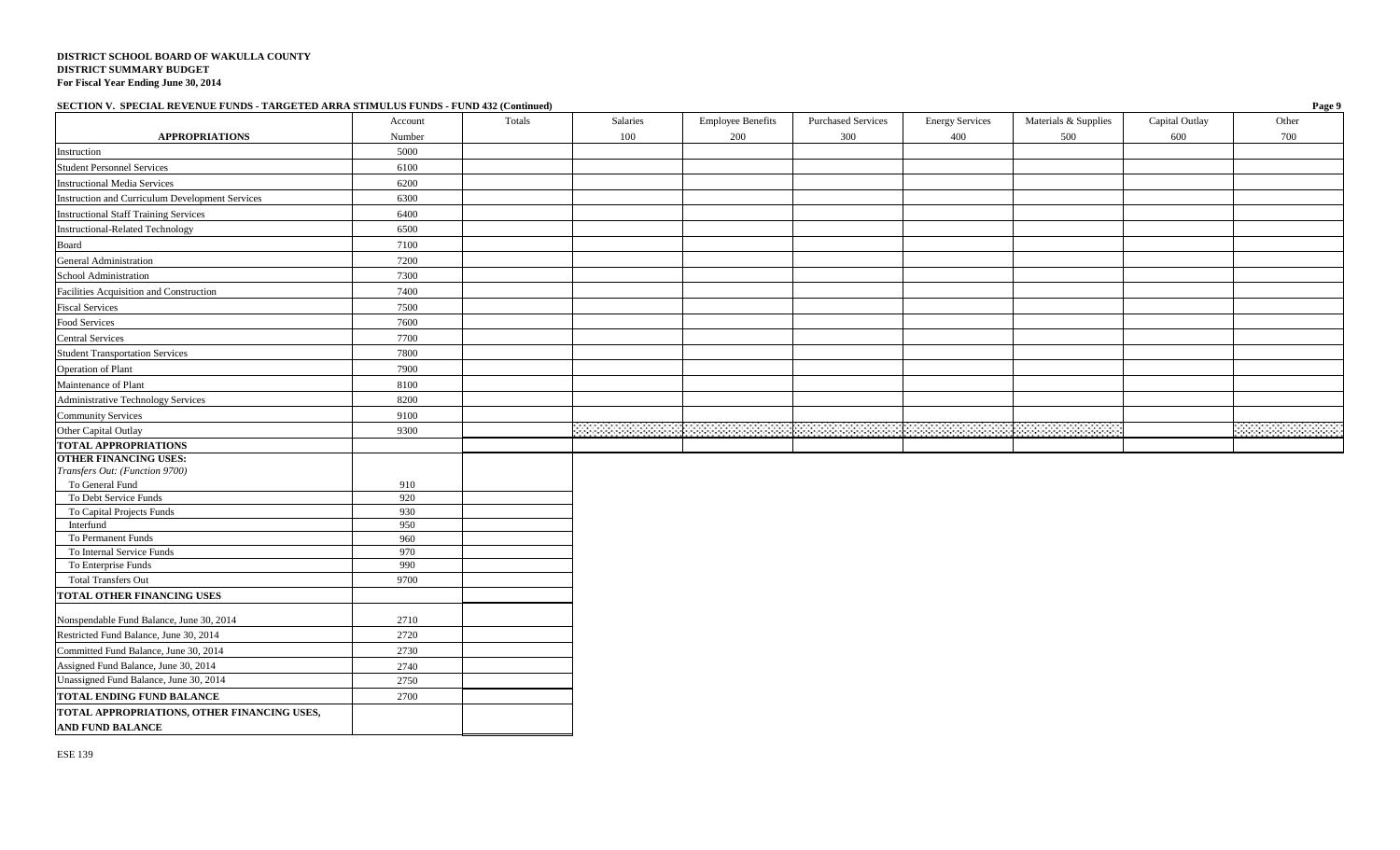## **SECTION V. SPECIAL REVENUE FUNDS - OTHER ARRA STIMULUS GRANTS - FUND 433 Page 10**

|                                                  | Account |  |
|--------------------------------------------------|---------|--|
| <b>ESTIMATED REVENUES</b>                        | Number  |  |
| <b>FEDERAL DIRECT:</b>                           |         |  |
| Miscellaneous Federal Direct                     | 3199    |  |
| <b>Total Federal Direct</b>                      | 3100    |  |
| FEDERAL THROUGH STATE AND LOCAL:                 |         |  |
| <b>Other Food Services</b>                       | 3269    |  |
| Miscellaneous Federal Through State              | 3299    |  |
| <b>Total Federal Through State and Local</b>     | 3200    |  |
| STATE:                                           |         |  |
| <b>Other Miscellaneous State Revenue</b>         | 3399    |  |
| <b>Total State</b>                               | 3300    |  |
| LOCAL:                                           |         |  |
| <b>Investment Income</b>                         | 3430    |  |
| Gifts, Grants, and Bequests                      | 3440    |  |
| <b>Other Miscellaneous Local Sources</b>         | 3495    |  |
| <b>Total Local</b>                               | 3400    |  |
| <b>TOTAL ESTIMATED REVENUES</b>                  |         |  |
| <b>OTHER FINANCING SOURCES:</b>                  |         |  |
| Sale of Capital Assets                           | 3730    |  |
| <b>Loss Recoveries</b>                           | 3740    |  |
| Transfers In:                                    |         |  |
| From General Fund                                | 3610    |  |
| From Debt Service Funds                          | 3620    |  |
| From Capital Projects Funds                      | 3630    |  |
| Interfund                                        | 3650    |  |
| <b>From Permanent Funds</b>                      | 3660    |  |
| From Internal Service Funds                      | 3670    |  |
| From Enterprise Funds                            | 3690    |  |
| <b>Total Transfers In</b>                        | 3600    |  |
| TOTAL OTHER FINANCING SOURCES                    |         |  |
|                                                  |         |  |
| Fund Balance, July 1, 2013                       | 2800    |  |
| <b>TOTAL ESTIMATED REVENUES, OTHER FINANCING</b> |         |  |
| <b>SOURCES, AND FUND BALANCE</b>                 |         |  |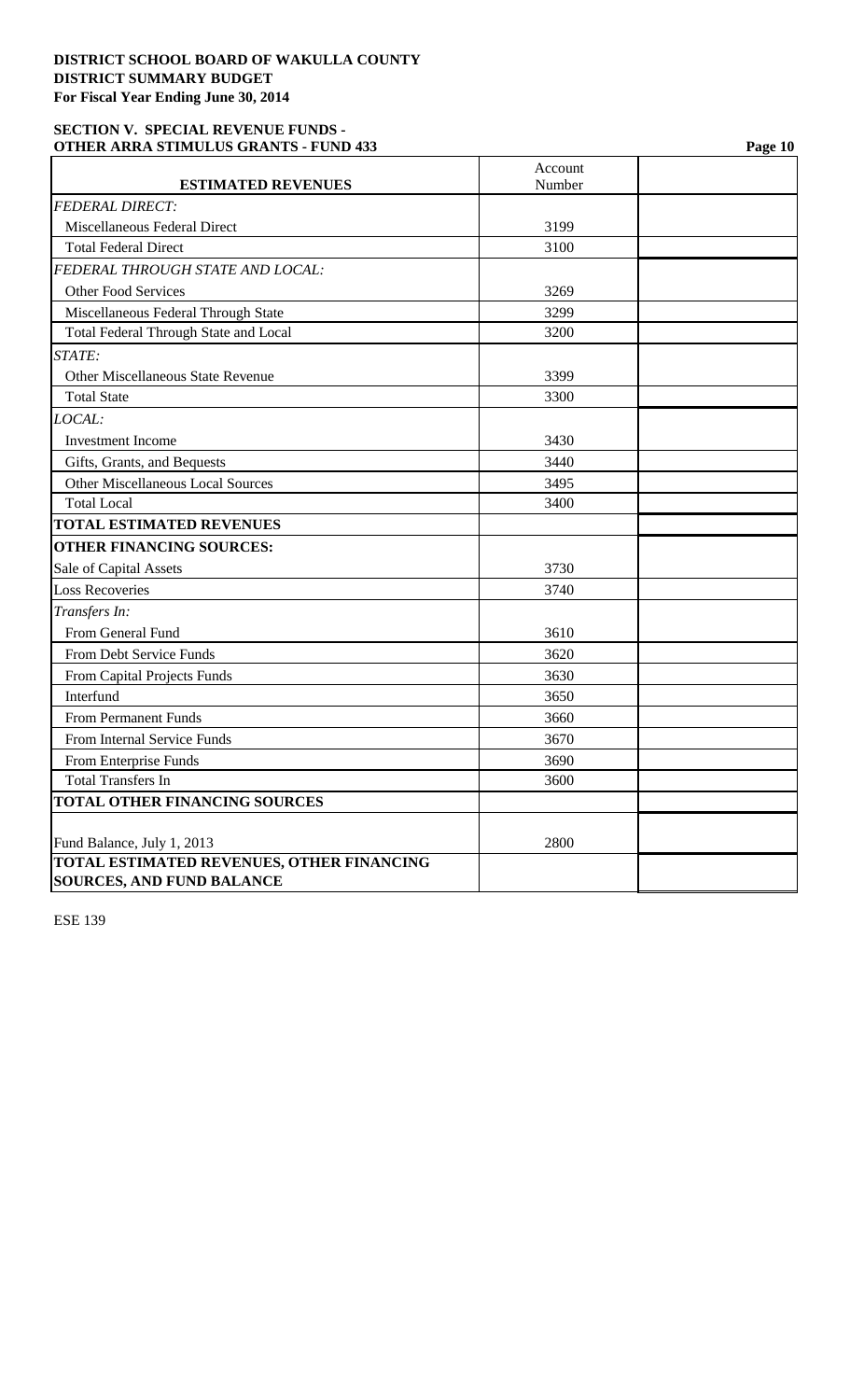### **SECTION V. SPECIAL REVENUE FUNDS - OTHER ARRA STIMULUS GRANTS - FUND 433 (Continued) Page 11**

| $\mu$ and $\mu$ is the state of $\mu$ and $\mu$ and $\mu$ and $\mu$ and $\mu$ and $\mu$ and $\mu$ and $\mu$ (commutes) | Account    | Totals | Salaries | <b>Employee Benefits</b> | <b>Purchased Services</b> | <b>Energy Services</b> | Materials & Supplies | Capital Outlay | 14.641<br>Other |
|------------------------------------------------------------------------------------------------------------------------|------------|--------|----------|--------------------------|---------------------------|------------------------|----------------------|----------------|-----------------|
| <b>APPROPRIATIONS</b>                                                                                                  | Number     |        | 100      | 200                      | 300                       | 400                    | 500                  | 600            | 700             |
|                                                                                                                        | 5000       |        |          |                          |                           |                        |                      |                |                 |
| Instruction<br><b>Student Personnel Services</b>                                                                       | 6100       |        |          |                          |                           |                        |                      |                |                 |
| <b>Instructional Media Services</b>                                                                                    | 6200       |        |          |                          |                           |                        |                      |                |                 |
| Instruction and Curriculum Development Services                                                                        | 6300       |        |          |                          |                           |                        |                      |                |                 |
|                                                                                                                        | 6400       |        |          |                          |                           |                        |                      |                |                 |
| <b>Instructional Staff Training Services</b><br><b>Instructional-Related Technology</b>                                | 6500       |        |          |                          |                           |                        |                      |                |                 |
|                                                                                                                        |            |        |          |                          |                           |                        |                      |                |                 |
| Board                                                                                                                  | 7100       |        |          |                          |                           |                        |                      |                |                 |
| General Administration                                                                                                 | 7200       |        |          |                          |                           |                        |                      |                |                 |
| School Administration                                                                                                  | 7300       |        |          |                          |                           |                        |                      |                |                 |
| Facilities Acquisition and Construction                                                                                | 7400       |        |          |                          |                           |                        |                      |                |                 |
| <b>Fiscal Services</b>                                                                                                 | 7500       |        |          |                          |                           |                        |                      |                |                 |
| Food Services                                                                                                          | 7600       |        |          |                          |                           |                        |                      |                |                 |
| <b>Central Services</b>                                                                                                | 7700       |        |          |                          |                           |                        |                      |                |                 |
| <b>Student Transportation Services</b>                                                                                 | 7800       |        |          |                          |                           |                        |                      |                |                 |
| Operation of Plant                                                                                                     | 7900       |        |          |                          |                           |                        |                      |                |                 |
| Maintenance of Plant                                                                                                   | 8100       |        |          |                          |                           |                        |                      |                |                 |
| Administrative Technology Services                                                                                     | 8200       |        |          |                          |                           |                        |                      |                |                 |
| <b>Community Services</b>                                                                                              | 9100       |        |          |                          |                           |                        |                      |                |                 |
| Other Capital Outlay                                                                                                   | 9300       |        |          |                          |                           |                        | , , , ,              |                |                 |
| <b>TOTAL APPROPRIATIONS</b>                                                                                            |            |        |          |                          |                           |                        |                      |                |                 |
| <b>OTHER FINANCING USES:</b>                                                                                           |            |        |          |                          |                           |                        |                      |                |                 |
| Transfers Out: (Function 9700)                                                                                         |            |        |          |                          |                           |                        |                      |                |                 |
| To General Fund                                                                                                        | 910        |        |          |                          |                           |                        |                      |                |                 |
| To Debt Service Funds                                                                                                  | 920        |        |          |                          |                           |                        |                      |                |                 |
| To Capital Projects Funds<br>Interfund                                                                                 | 930<br>950 |        |          |                          |                           |                        |                      |                |                 |
| To Permanent Funds                                                                                                     | 960        |        |          |                          |                           |                        |                      |                |                 |
| To Internal Service Funds                                                                                              | 970        |        |          |                          |                           |                        |                      |                |                 |
| To Enterprise Funds                                                                                                    | 990        |        |          |                          |                           |                        |                      |                |                 |
| <b>Total Transfers Out</b>                                                                                             | 9700       |        |          |                          |                           |                        |                      |                |                 |
| TOTAL OTHER FINANCING USES                                                                                             |            |        |          |                          |                           |                        |                      |                |                 |
|                                                                                                                        |            |        |          |                          |                           |                        |                      |                |                 |
| Nonspendable Fund Balance, June 30, 2014                                                                               | 2710       |        |          |                          |                           |                        |                      |                |                 |
| Restricted Fund Balance, June 30, 2014                                                                                 | 2720       |        |          |                          |                           |                        |                      |                |                 |
| Committed Fund Balance, June 30, 2014                                                                                  | 2730       |        |          |                          |                           |                        |                      |                |                 |
| Assigned Fund Balance, June 30, 2014                                                                                   | 2740       |        |          |                          |                           |                        |                      |                |                 |
| Unassigned Fund Balance, June 30, 2014                                                                                 | 2750       |        |          |                          |                           |                        |                      |                |                 |
| <b>TOTAL ENDING FUND BALANCE</b>                                                                                       | 2700       |        |          |                          |                           |                        |                      |                |                 |
| TOTAL APPROPRIATIONS, OTHER FINANCING USES,<br><b>AND FUND BALANCE</b>                                                 |            |        |          |                          |                           |                        |                      |                |                 |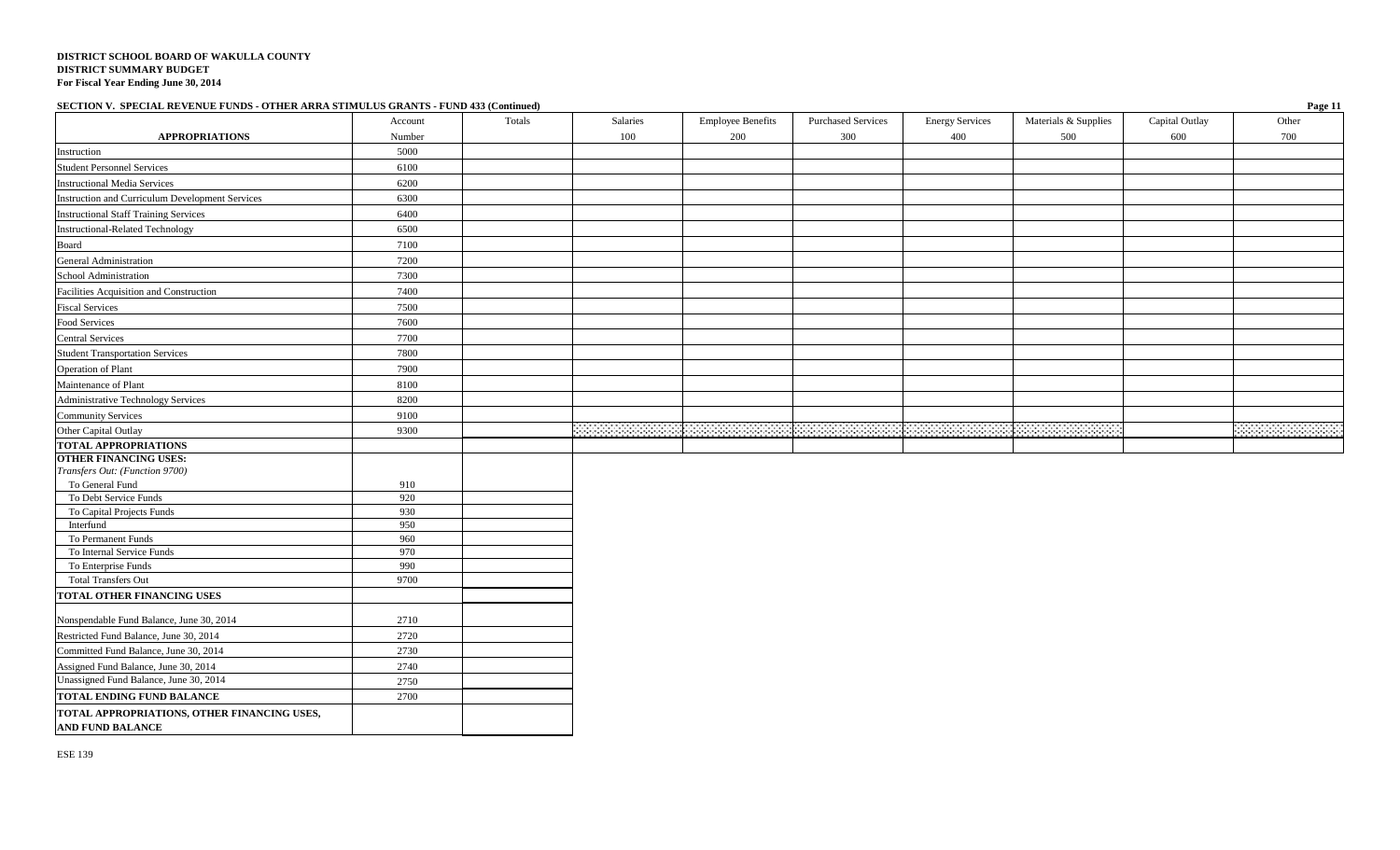### **SECTION V. SPECIAL REVENUE FUNDS -**  RACE TO THE TOP - FUND 434 **Page 12 Page 12**

| <b>ESTIMATED REVENUES</b>                    | Account<br>Number |            |
|----------------------------------------------|-------------------|------------|
| FEDERAL THROUGH STATE AND LOCAL:             |                   |            |
|                                              |                   |            |
| Race to the Top                              | 3214              | 128,683.94 |
| Miscellaneous Federal Through State          | 3299              |            |
| <b>Total Federal Through State and Local</b> | 3200              | 128,683.94 |
| STATE:                                       |                   |            |
| <b>Other Miscellaneous State Revenue</b>     | 3399              |            |
| <b>Total State</b>                           | 3300              |            |
| LOCAL:                                       |                   |            |
| <b>Investment Income</b>                     | 3430              |            |
| Gifts, Grants, and Bequests                  | 3440              |            |
| <b>Other Miscellaneous Local Sources</b>     | 3495              |            |
| <b>Total Local</b>                           | 3400              |            |
| <b>TOTAL ESTIMATED REVENUES</b>              |                   | 128,683.94 |
| <b>OTHER FINANCING SOURCES:</b>              |                   |            |
| Sale of Capital Assets                       | 3730              |            |
| <b>Loss Recoveries</b>                       | 3740              |            |
| Transfers In:                                |                   |            |
| From General Fund                            | 3610              |            |
| From Debt Service Funds                      | 3620              |            |
| From Capital Projects Funds                  | 3630              |            |
| Interfund                                    | 3650              |            |
| <b>From Permanent Funds</b>                  | 3660              |            |
| From Internal Service Funds                  | 3670              |            |
| From Enterprise Funds                        | 3690              |            |
| <b>Total Transfers In</b>                    | 3600              |            |
| <b>TOTAL OTHER FINANCING SOURCES</b>         |                   |            |
|                                              |                   |            |
| Fund Balance, July 1, 2013                   | 2800              |            |
| TOTAL ESTIMATED REVENUES, OTHER FINANCING    |                   |            |
| <b>SOURCES, AND FUND BALANCE</b>             |                   | 128,683.94 |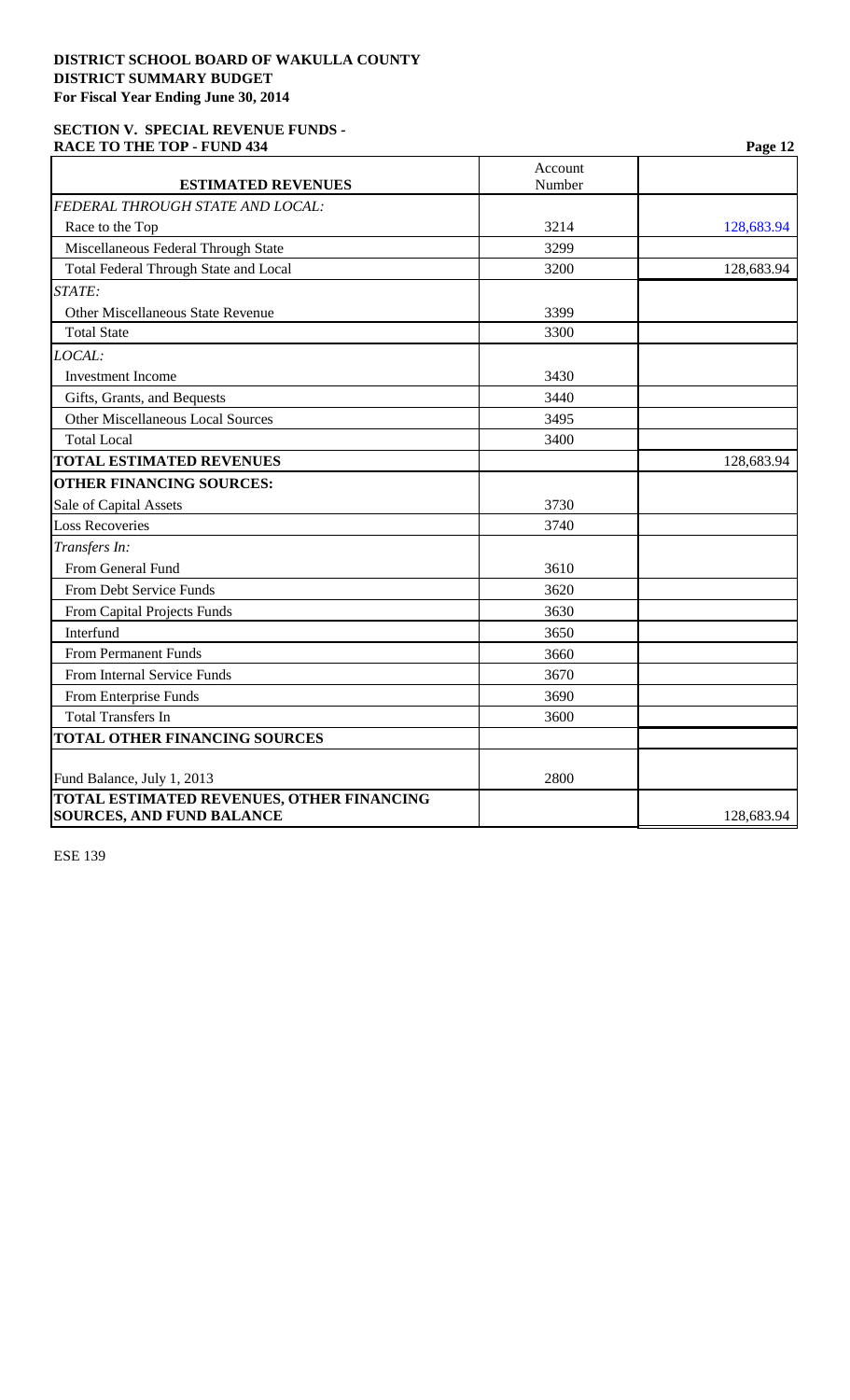**SECTION V. SPECIAL REVENUE FUNDS - RACE TO THE TOP - FUND 434 (Continued) Page 13**

|                                                 | Account    | Totals     | Salaries  | <b>Employee Benefits</b> | <b>Purchased Services</b> | <b>Energy Services</b> | Materials & Supplies | Capital Outlay | Other        |
|-------------------------------------------------|------------|------------|-----------|--------------------------|---------------------------|------------------------|----------------------|----------------|--------------|
| <b>APPROPRIATIONS</b>                           | Number     |            | 100       | 200                      | 300                       | 400                    | 500                  | 600            | 700          |
| Instruction                                     | 5000       | 15,242.39  |           |                          | 541.83                    |                        | 9,000.00             | 5,700.56       |              |
| <b>Student Personnel Services</b>               | 6100       | 17,595.06  |           |                          | 17,595.06                 |                        |                      |                |              |
| <b>Instructional Media Services</b>             | 6200       |            |           |                          |                           |                        |                      |                |              |
| Instruction and Curriculum Development Services | 6300       |            |           |                          |                           |                        |                      |                |              |
| <b>Instructional Staff Training Services</b>    | 6400       | 47,742.83  | 27,500.00 | 3,640.25                 | 4,904.40                  |                        | 3,556.44             | 400.00         | 7,741.74     |
| <b>Instructional-Related Technology</b>         | 6500       |            |           |                          |                           |                        |                      |                |              |
| Board                                           | 7100       |            |           |                          |                           |                        |                      |                |              |
| General Administration                          | 7200       |            |           |                          |                           |                        |                      |                |              |
| School Administration                           | 7300       |            |           |                          |                           |                        |                      |                |              |
| Facilities Acquisition and Construction         | 7400       |            |           |                          |                           |                        |                      |                |              |
| <b>Fiscal Services</b>                          | 7500       |            |           |                          |                           |                        |                      |                |              |
| Food Services                                   | 7600       |            |           |                          |                           |                        |                      |                |              |
| <b>Central Services</b>                         | 7700       | 48,103.66  |           |                          | 37,500.00                 |                        | 2,684.20             | 7,919.46       |              |
| <b>Student Transportation Services</b>          | 7800       |            |           |                          |                           |                        |                      |                |              |
| Operation of Plant                              | 7900       |            |           |                          |                           |                        |                      |                |              |
| Maintenance of Plant                            | 8100       |            |           |                          |                           |                        |                      |                |              |
| <b>Administrative Technology Services</b>       | 8200       |            |           |                          |                           |                        |                      |                |              |
| <b>Community Services</b>                       | 9100       |            |           |                          |                           |                        |                      |                |              |
| Other Capital Outlay                            | 9300       |            |           |                          |                           |                        |                      |                | 200203020202 |
| <b>TOTAL APPROPRIATIONS</b>                     |            | 128,683.94 | 27,500.00 | 3,640.25                 | 60,541.29                 |                        | 15,240.64            | 14,020.02      | 7,741.74     |
| <b>OTHER FINANCING USES:</b>                    |            |            |           |                          |                           |                        |                      |                |              |
| Transfers Out: (Function 9700)                  |            |            |           |                          |                           |                        |                      |                |              |
| To General Fund<br>To Debt Service Funds        | 910<br>920 |            |           |                          |                           |                        |                      |                |              |
| To Capital Projects Funds                       | 930        |            |           |                          |                           |                        |                      |                |              |
| Interfund                                       | 950        |            |           |                          |                           |                        |                      |                |              |
| To Permanent Funds                              | 960        |            |           |                          |                           |                        |                      |                |              |
| To Internal Service Funds                       | 970        |            |           |                          |                           |                        |                      |                |              |
| To Enterprise Funds                             | 990        |            |           |                          |                           |                        |                      |                |              |
| <b>Total Transfers Out</b>                      | 9700       |            |           |                          |                           |                        |                      |                |              |
| TOTAL OTHER FINANCING USES                      |            |            |           |                          |                           |                        |                      |                |              |
| Nonspendable Fund Balance, June 30, 2014        | 2710       |            |           |                          |                           |                        |                      |                |              |
| Restricted Fund Balance, June 30, 2014          | 2720       |            |           |                          |                           |                        |                      |                |              |
| Committed Fund Balance, June 30, 2014           | 2730       |            |           |                          |                           |                        |                      |                |              |
| Assigned Fund Balance, June 30, 2014            | 2740       |            |           |                          |                           |                        |                      |                |              |
| Unassigned Fund Balance, June 30, 2014          | 2750       |            |           |                          |                           |                        |                      |                |              |
| <b>TOTAL ENDING FUND BALANCE</b>                | 2700       |            |           |                          |                           |                        |                      |                |              |
| TOTAL APPROPRIATIONS, OTHER FINANCING USES,     |            |            |           |                          |                           |                        |                      |                |              |
| <b>AND FUND BALANCE</b>                         |            | 128,683.94 |           |                          |                           |                        |                      |                |              |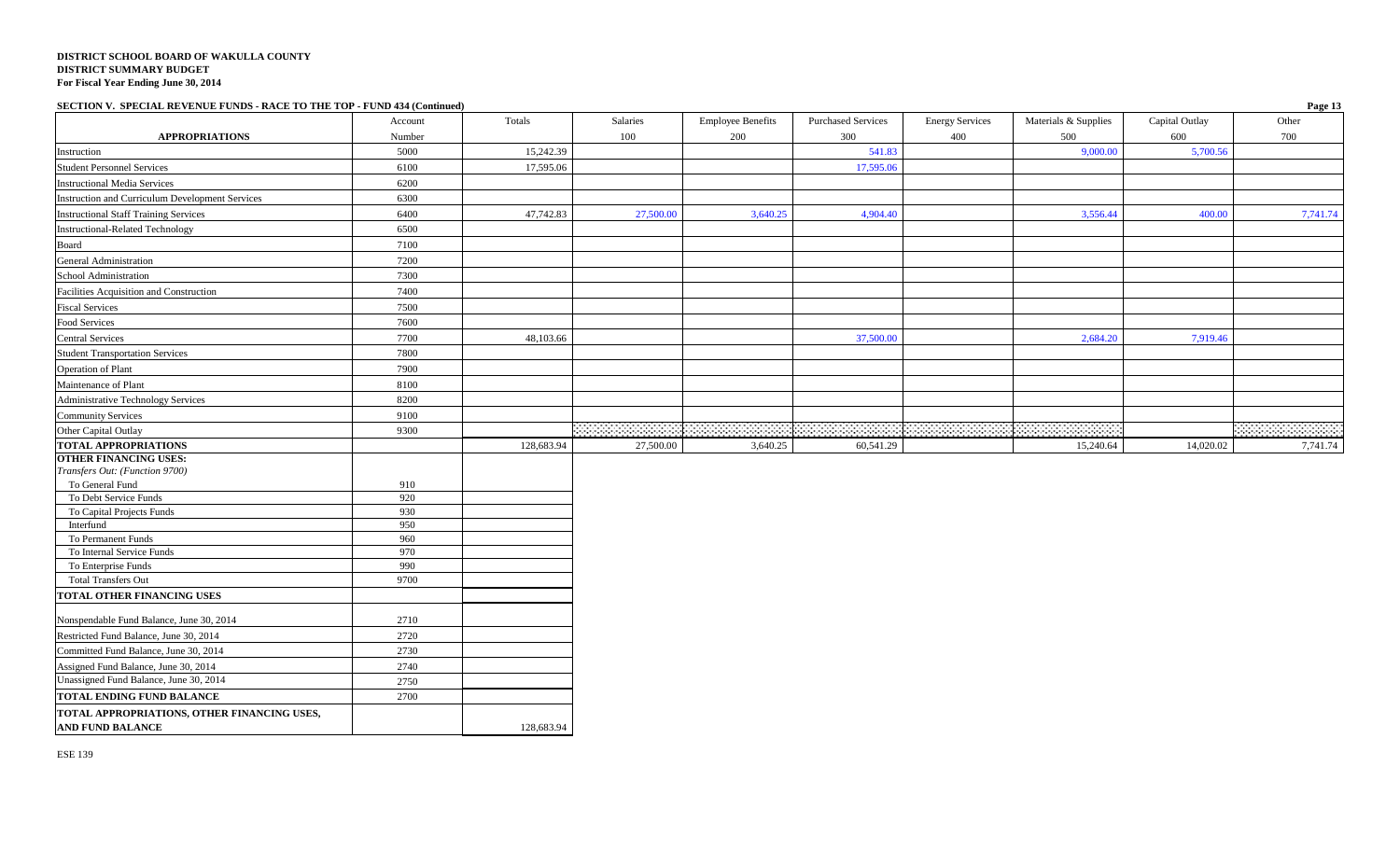| <b>SECTION VI. SPECIAL REVENUE FUNDS - MISCELLANEOUS - FUND 490</b> |         | Page 14 |  |  |  |
|---------------------------------------------------------------------|---------|---------|--|--|--|
|                                                                     | Account |         |  |  |  |
| <b>ESTIMATED REVENUES</b>                                           | Number  |         |  |  |  |
| FEDERAL THROUGH STATE AND LOCAL:                                    |         |         |  |  |  |
| Federal Through Local                                               | 3280    |         |  |  |  |
| Total Federal Through State and Local                               | 3200    |         |  |  |  |
| LOCAL:                                                              |         |         |  |  |  |
| <b>Investment Income</b>                                            | 3430    |         |  |  |  |
| Gifts, Grants, and Bequests                                         | 3440    |         |  |  |  |
| <b>Other Miscellaneous Local Sources</b>                            | 3495    |         |  |  |  |
| <b>Total Local</b>                                                  | 3400    |         |  |  |  |
| <b>TOTAL ESTIMATED REVENUES</b>                                     | 3000    |         |  |  |  |
| <b>OTHER FINANCING SOURCES</b>                                      |         |         |  |  |  |
| Transfers In:                                                       |         |         |  |  |  |
| From General Fund                                                   | 3610    |         |  |  |  |
| From Debt Service Funds                                             | 3620    |         |  |  |  |
| From Capital Projects Funds                                         | 3630    |         |  |  |  |
| Interfund                                                           | 3650    |         |  |  |  |
| <b>From Permanent Funds</b>                                         | 3660    |         |  |  |  |
| From Internal Service Funds                                         | 3670    |         |  |  |  |
| From Enterprise Funds                                               | 3690    |         |  |  |  |
| <b>Total Transfers In</b>                                           | 3600    |         |  |  |  |
| <b>TOTAL OTHER FINANCING SOURCES</b>                                |         |         |  |  |  |
|                                                                     |         |         |  |  |  |
| Fund Balance, July 1, 2013                                          | 2800    |         |  |  |  |
| <b>TOTAL ESTIMATED REVENUES, OTHER FINANCING</b>                    |         |         |  |  |  |
| <b>SOURCES AND FUND BALANCE</b>                                     |         |         |  |  |  |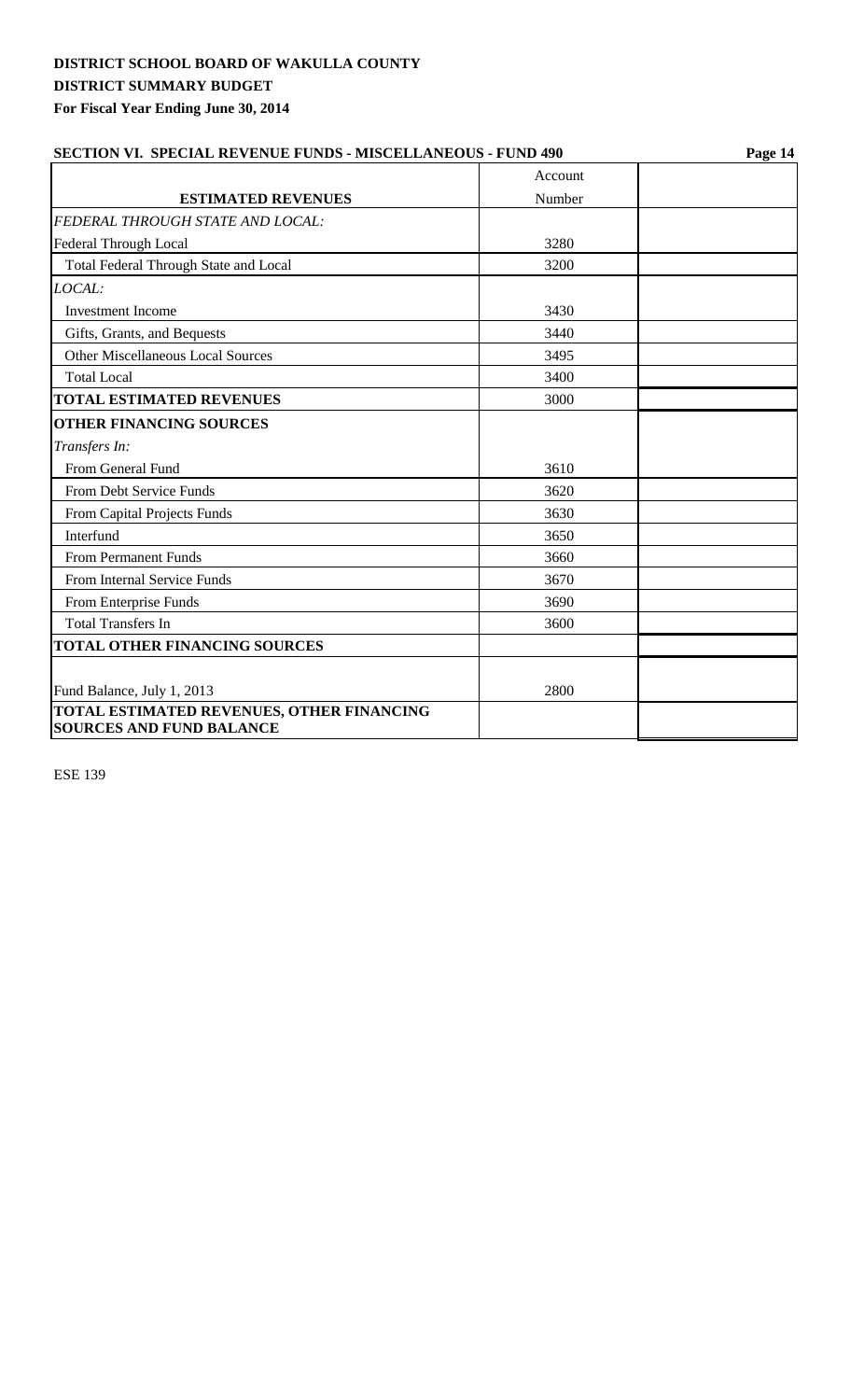| Salaries<br>Totals<br><b>Employee Benefits</b><br><b>Purchased Services</b><br><b>Energy Services</b><br>Materials & Supplies<br>Capital Outlay<br>Other<br>Account<br><b>APPROPRIATIONS</b><br>100<br>200<br>300<br>500<br>600<br>700<br>Number<br>400<br>5000<br>Instruction<br><b>Student Personnel Services</b><br>6100<br><b>Instructional Media Services</b><br>6200<br>6300<br>Instruction and Curriculum Development Services<br>6400<br><b>Instructional Staff Training Services</b><br>6500<br>Instructional-Related Technology<br>Board<br>7100<br>General Administration<br>7200<br>School Administration<br>7300<br>7400<br>Facilities Acquisition and Construction<br>7500<br><b>Fiscal Services</b><br><b>Central Services</b><br>7700<br>7800<br><b>Student Transportation Services</b><br>7900<br>Operation of Plant<br>Maintenance of Plant<br>8100<br>Administrative Technology Services<br>8200<br>9100<br><b>Community Services</b> | SECTION VI. SPECIAL REVENUE FUNDS - MISCELLANEOUS - FUND 490 (Continued) |      |  |  |  | Page 15             |
|----------------------------------------------------------------------------------------------------------------------------------------------------------------------------------------------------------------------------------------------------------------------------------------------------------------------------------------------------------------------------------------------------------------------------------------------------------------------------------------------------------------------------------------------------------------------------------------------------------------------------------------------------------------------------------------------------------------------------------------------------------------------------------------------------------------------------------------------------------------------------------------------------------------------------------------------------------|--------------------------------------------------------------------------|------|--|--|--|---------------------|
|                                                                                                                                                                                                                                                                                                                                                                                                                                                                                                                                                                                                                                                                                                                                                                                                                                                                                                                                                          |                                                                          |      |  |  |  |                     |
|                                                                                                                                                                                                                                                                                                                                                                                                                                                                                                                                                                                                                                                                                                                                                                                                                                                                                                                                                          |                                                                          |      |  |  |  |                     |
|                                                                                                                                                                                                                                                                                                                                                                                                                                                                                                                                                                                                                                                                                                                                                                                                                                                                                                                                                          |                                                                          |      |  |  |  |                     |
|                                                                                                                                                                                                                                                                                                                                                                                                                                                                                                                                                                                                                                                                                                                                                                                                                                                                                                                                                          |                                                                          |      |  |  |  |                     |
|                                                                                                                                                                                                                                                                                                                                                                                                                                                                                                                                                                                                                                                                                                                                                                                                                                                                                                                                                          |                                                                          |      |  |  |  |                     |
|                                                                                                                                                                                                                                                                                                                                                                                                                                                                                                                                                                                                                                                                                                                                                                                                                                                                                                                                                          |                                                                          |      |  |  |  |                     |
|                                                                                                                                                                                                                                                                                                                                                                                                                                                                                                                                                                                                                                                                                                                                                                                                                                                                                                                                                          |                                                                          |      |  |  |  |                     |
|                                                                                                                                                                                                                                                                                                                                                                                                                                                                                                                                                                                                                                                                                                                                                                                                                                                                                                                                                          |                                                                          |      |  |  |  |                     |
|                                                                                                                                                                                                                                                                                                                                                                                                                                                                                                                                                                                                                                                                                                                                                                                                                                                                                                                                                          |                                                                          |      |  |  |  |                     |
|                                                                                                                                                                                                                                                                                                                                                                                                                                                                                                                                                                                                                                                                                                                                                                                                                                                                                                                                                          |                                                                          |      |  |  |  |                     |
|                                                                                                                                                                                                                                                                                                                                                                                                                                                                                                                                                                                                                                                                                                                                                                                                                                                                                                                                                          |                                                                          |      |  |  |  |                     |
|                                                                                                                                                                                                                                                                                                                                                                                                                                                                                                                                                                                                                                                                                                                                                                                                                                                                                                                                                          |                                                                          |      |  |  |  |                     |
|                                                                                                                                                                                                                                                                                                                                                                                                                                                                                                                                                                                                                                                                                                                                                                                                                                                                                                                                                          |                                                                          |      |  |  |  |                     |
|                                                                                                                                                                                                                                                                                                                                                                                                                                                                                                                                                                                                                                                                                                                                                                                                                                                                                                                                                          |                                                                          |      |  |  |  |                     |
|                                                                                                                                                                                                                                                                                                                                                                                                                                                                                                                                                                                                                                                                                                                                                                                                                                                                                                                                                          |                                                                          |      |  |  |  |                     |
|                                                                                                                                                                                                                                                                                                                                                                                                                                                                                                                                                                                                                                                                                                                                                                                                                                                                                                                                                          |                                                                          |      |  |  |  |                     |
|                                                                                                                                                                                                                                                                                                                                                                                                                                                                                                                                                                                                                                                                                                                                                                                                                                                                                                                                                          |                                                                          |      |  |  |  |                     |
|                                                                                                                                                                                                                                                                                                                                                                                                                                                                                                                                                                                                                                                                                                                                                                                                                                                                                                                                                          |                                                                          |      |  |  |  |                     |
|                                                                                                                                                                                                                                                                                                                                                                                                                                                                                                                                                                                                                                                                                                                                                                                                                                                                                                                                                          |                                                                          |      |  |  |  |                     |
|                                                                                                                                                                                                                                                                                                                                                                                                                                                                                                                                                                                                                                                                                                                                                                                                                                                                                                                                                          | Other Capital Outlay                                                     | 9300 |  |  |  | 2000 September 2000 |
| <b>TOTAL APPROPRIATIONS</b>                                                                                                                                                                                                                                                                                                                                                                                                                                                                                                                                                                                                                                                                                                                                                                                                                                                                                                                              |                                                                          |      |  |  |  |                     |
| <b>OTHER FINANCING USES:</b>                                                                                                                                                                                                                                                                                                                                                                                                                                                                                                                                                                                                                                                                                                                                                                                                                                                                                                                             |                                                                          |      |  |  |  |                     |
| Transfers Out: (Function 9700)                                                                                                                                                                                                                                                                                                                                                                                                                                                                                                                                                                                                                                                                                                                                                                                                                                                                                                                           |                                                                          |      |  |  |  |                     |
| To General Fund<br>910                                                                                                                                                                                                                                                                                                                                                                                                                                                                                                                                                                                                                                                                                                                                                                                                                                                                                                                                   |                                                                          |      |  |  |  |                     |
| 920<br>To Debt Service Funds                                                                                                                                                                                                                                                                                                                                                                                                                                                                                                                                                                                                                                                                                                                                                                                                                                                                                                                             |                                                                          |      |  |  |  |                     |
| To Capital Projects Funds<br>930                                                                                                                                                                                                                                                                                                                                                                                                                                                                                                                                                                                                                                                                                                                                                                                                                                                                                                                         |                                                                          |      |  |  |  |                     |
| Interfund<br>950                                                                                                                                                                                                                                                                                                                                                                                                                                                                                                                                                                                                                                                                                                                                                                                                                                                                                                                                         |                                                                          |      |  |  |  |                     |
| 960<br>To Permanent Funds                                                                                                                                                                                                                                                                                                                                                                                                                                                                                                                                                                                                                                                                                                                                                                                                                                                                                                                                |                                                                          |      |  |  |  |                     |
| 970<br>To Internal Service Funds                                                                                                                                                                                                                                                                                                                                                                                                                                                                                                                                                                                                                                                                                                                                                                                                                                                                                                                         |                                                                          |      |  |  |  |                     |
| 990<br>To Enterprise Funds                                                                                                                                                                                                                                                                                                                                                                                                                                                                                                                                                                                                                                                                                                                                                                                                                                                                                                                               |                                                                          |      |  |  |  |                     |
| <b>Total Transfers Out</b><br>9700                                                                                                                                                                                                                                                                                                                                                                                                                                                                                                                                                                                                                                                                                                                                                                                                                                                                                                                       |                                                                          |      |  |  |  |                     |
| <b>TOTAL OTHER FINANCING USES</b>                                                                                                                                                                                                                                                                                                                                                                                                                                                                                                                                                                                                                                                                                                                                                                                                                                                                                                                        |                                                                          |      |  |  |  |                     |
| 2710<br>Nonspendable Fund Balance, June 30, 2014                                                                                                                                                                                                                                                                                                                                                                                                                                                                                                                                                                                                                                                                                                                                                                                                                                                                                                         |                                                                          |      |  |  |  |                     |
| 2720<br>Restricted Fund Balance, June 30, 2014                                                                                                                                                                                                                                                                                                                                                                                                                                                                                                                                                                                                                                                                                                                                                                                                                                                                                                           |                                                                          |      |  |  |  |                     |
| Committed Fund Balance, June 30, 2014<br>2730                                                                                                                                                                                                                                                                                                                                                                                                                                                                                                                                                                                                                                                                                                                                                                                                                                                                                                            |                                                                          |      |  |  |  |                     |
| Assigned Fund Balance, June 30, 2014<br>2740                                                                                                                                                                                                                                                                                                                                                                                                                                                                                                                                                                                                                                                                                                                                                                                                                                                                                                             |                                                                          |      |  |  |  |                     |
| Unassigned Fund Balance, June 30, 2014<br>2750                                                                                                                                                                                                                                                                                                                                                                                                                                                                                                                                                                                                                                                                                                                                                                                                                                                                                                           |                                                                          |      |  |  |  |                     |
| <b>TOTAL ENDING FUND BALANCE</b><br>2700                                                                                                                                                                                                                                                                                                                                                                                                                                                                                                                                                                                                                                                                                                                                                                                                                                                                                                                 |                                                                          |      |  |  |  |                     |
| TOTAL APPROPRIATIONS, OTHER FINANCING USES,                                                                                                                                                                                                                                                                                                                                                                                                                                                                                                                                                                                                                                                                                                                                                                                                                                                                                                              |                                                                          |      |  |  |  |                     |

**AND FUND BALANCE**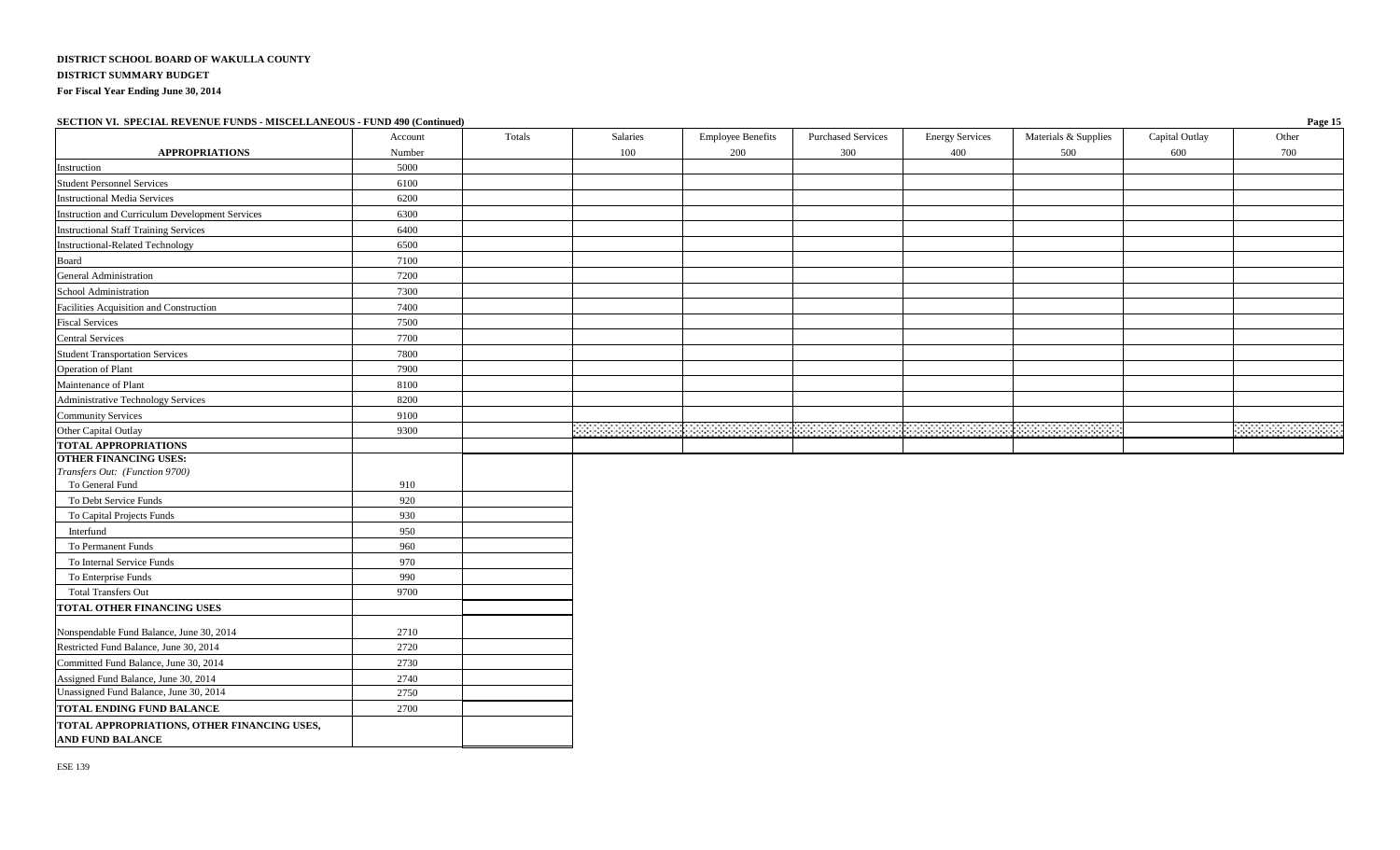| <b>SECTION VII. DEBT SERVICE FUNDS</b>    |         |            |                       |              |                     |               |              |              | Page 16               |
|-------------------------------------------|---------|------------|-----------------------|--------------|---------------------|---------------|--------------|--------------|-----------------------|
|                                           |         |            | 210                   | 220          | 230                 | 240           | 250          | 290          | 299                   |
| <b>ESTIMATED REVENUES</b>                 | Account | Totals     | <b>SBE &amp; COBI</b> | Special Act  | Section 1011.14-15, | Motor Vehicle | District     | Other        | ARRA Economic         |
|                                           | Number  |            | <b>Bonds</b>          | <b>Bonds</b> | F.S. Loans          | Revenue Bonds | <b>Bonds</b> | Debt Service | Stimulus Debt Service |
| <b>FEDERAL DIRECT SOURCES:</b>            |         |            |                       |              |                     |               |              |              |                       |
| Miscellaneous Federal Direct              | 3199    |            |                       |              |                     |               |              |              |                       |
| <b>Total Federal Direct Sources</b>       | 3100    |            |                       |              |                     |               |              |              |                       |
| FEDERAL THROUGH STATE AND LOCAL:          |         |            |                       |              |                     |               |              |              |                       |
| Miscellaneous Federal Through State       | 3299    |            |                       |              |                     |               |              |              |                       |
| Total Federal Through State and Local     | 3200    |            |                       |              |                     |               |              |              |                       |
| <b>STATE SOURCES:</b>                     |         |            |                       |              |                     |               |              |              |                       |
| CO & DS Withheld for SBE/COBI Bonds       | 3322    | 130,250.00 | 130,250.00            |              |                     |               |              |              |                       |
| SBE/COBI Bond Interest                    | 3326    |            |                       |              |                     |               |              |              |                       |
| <b>Racing Commission Funds</b>            | 3341    |            |                       |              |                     |               |              |              |                       |
| <b>Total State Sources</b>                | 3300    | 130,250.00 | 130,250.00            |              |                     |               |              |              |                       |
| <b>LOCAL SOURCES:</b>                     |         |            |                       |              |                     |               |              |              |                       |
| <b>District Debt Service Taxes</b>        | 3412    | 640,565.04 |                       |              |                     |               | 640,565.04   |              |                       |
| <b>County Local Sales Tax</b>             | 3418    |            |                       |              |                     |               |              |              |                       |
| School District Local Sales Tax           | 3419    |            |                       |              |                     |               |              |              |                       |
| <b>Tax Redemptions</b>                    | 3421    |            |                       |              |                     |               |              |              |                       |
| <b>Excess Fees</b>                        | 3423    |            |                       |              |                     |               |              |              |                       |
| Rent                                      | 3425    |            |                       |              |                     |               |              |              |                       |
| Investment Income                         | 3430    |            |                       |              |                     |               |              |              |                       |
| Gifts, Grants, and Bequests               | 3440    |            |                       |              |                     |               |              |              |                       |
| <b>Total Local Sources</b>                | 3400    | 640,565.04 |                       |              |                     |               | 640,565.04   |              |                       |
| <b>TOTAL ESTIMATED REVENUES</b>           |         | 770,815.04 | 130,250.00            |              |                     |               | 640,565.04   |              |                       |
| <b>OTHER FINANCING SOURCES:</b>           |         |            |                       |              |                     |               |              |              |                       |
| <b>Issuance of Bonds</b>                  | 3710    |            |                       |              |                     |               |              |              |                       |
| Loans                                     | 3720    |            |                       |              |                     |               |              |              |                       |
| Proceeds of Lease-Purchase Agreements     | 3750    |            |                       |              |                     |               |              |              |                       |
| Transfers In:                             |         |            |                       |              |                     |               |              |              |                       |
| From General Fund                         | 3610    |            |                       |              |                     |               |              |              |                       |
| From Capital Projects Funds               | 3630    |            |                       |              |                     |               |              |              |                       |
| From Special Revenue Funds                | 3640    |            |                       |              |                     |               |              |              |                       |
| Interfund (Debt Service Only)             | 3650    |            |                       |              |                     |               |              |              |                       |
| From Permanent Funds                      | 3660    |            |                       |              |                     |               |              |              |                       |
| From Internal Service Funds               | 3670    |            |                       |              |                     |               |              |              |                       |
| From Enterprise Funds                     | 3690    |            |                       |              |                     |               |              |              |                       |
| <b>Total Transfers In</b>                 | 3600    |            |                       |              |                     |               |              |              |                       |
| <b>TOTAL OTHER FINANCING SOURCES</b>      |         |            |                       |              |                     |               |              |              |                       |
|                                           |         |            |                       |              |                     |               |              |              |                       |
| Fund Balances, July 1, 2013               | 2800    | 58,719.92  | 16,787.71             |              |                     |               | 41,932.21    |              |                       |
| TOTAL ESTIMATED REVENUES, OTHER FINANCING |         |            |                       |              |                     |               |              |              |                       |
| <b>SOURCES, AND FUND BALANCES</b>         |         | 829,534.96 | 147,037.71            |              |                     |               | 682,497.25   |              |                       |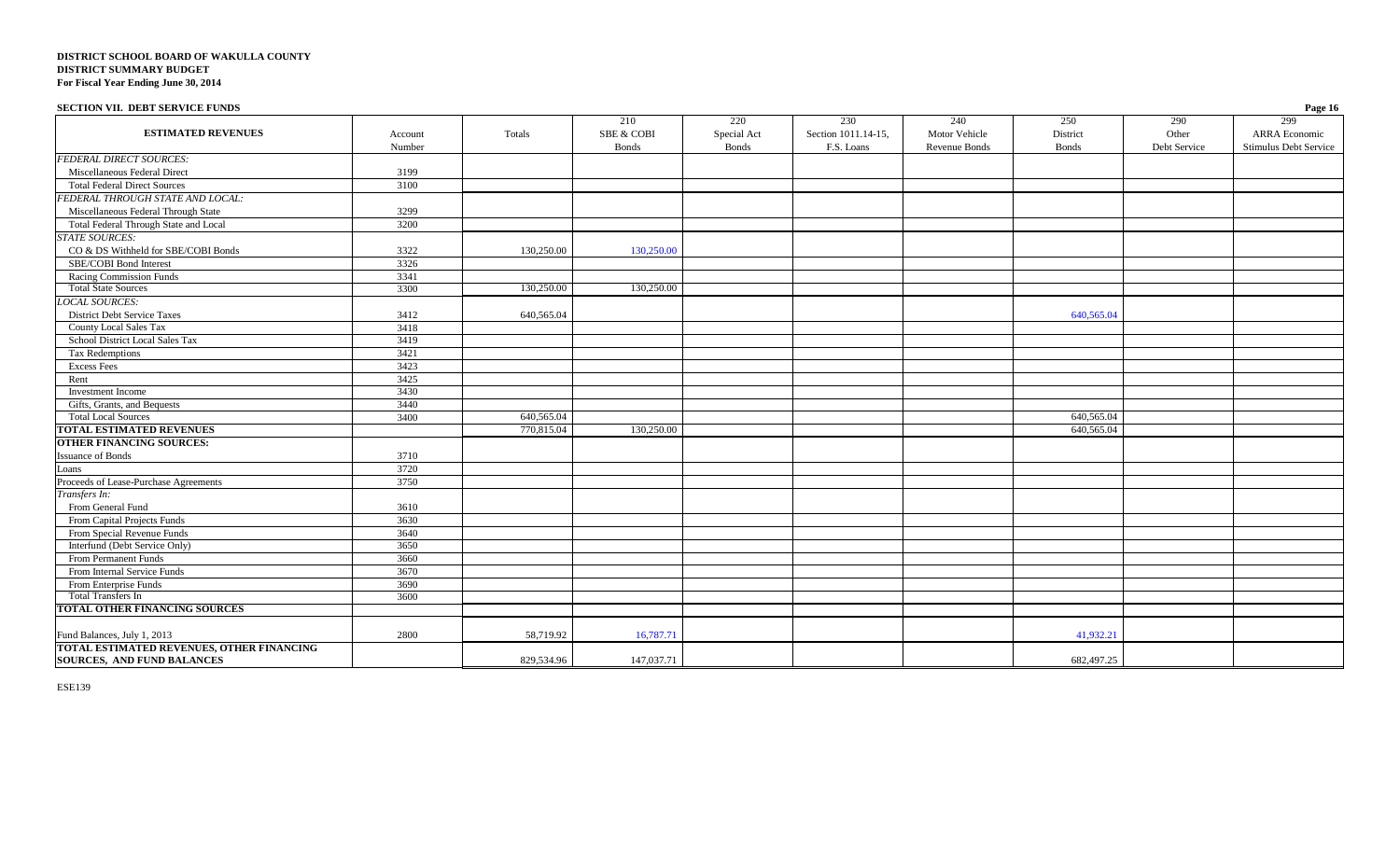| <b>SECTION VII. DEBT SERVICE FUNDS (Continued)</b>                      |         |            |                       |              |                     |               |              |              | Page 17               |
|-------------------------------------------------------------------------|---------|------------|-----------------------|--------------|---------------------|---------------|--------------|--------------|-----------------------|
|                                                                         |         |            | 210                   | 220          | 230                 | 240           | 250          | 290          | 299                   |
| <b>APPROPRIATIONS</b>                                                   | Account | Totals     | <b>SBE &amp; COBI</b> | Special Act  | Section 1011.14-15, | Motor Vehicle | District     | Other        | <b>ARRA</b> Economic  |
|                                                                         | Number  |            | <b>Bonds</b>          | <b>Bonds</b> | F.S. Loans          | Revenue Bonds | <b>Bonds</b> | Debt Service | Stimulus Debt Service |
| Debt Service: (Function 9200)                                           |         |            |                       |              |                     |               |              |              |                       |
| Redemption of Principal                                                 | 710     | 700,000.00 | 100,000.00            |              |                     |               | 600,000.00   |              |                       |
| Interest                                                                | 720     | 81,048.37  | 30,250.00             |              |                     |               | 50,798.37    |              |                       |
| Dues and Fees                                                           | 730     |            |                       |              |                     |               |              |              |                       |
| Miscellaneous                                                           | 790     |            |                       |              |                     |               |              |              |                       |
| <b>TOTAL APPROPRIATIONS</b>                                             | 9200    | 781,048.37 | 130,250.00            |              |                     |               | 650,798.37   |              |                       |
| <b>OTHER FINANCING USES:</b>                                            |         |            |                       |              |                     |               |              |              |                       |
| Transfers Out: (Function 9700)                                          |         |            |                       |              |                     |               |              |              |                       |
| To General Fund                                                         | 910     |            |                       |              |                     |               |              |              |                       |
| To Capital Projects Funds                                               | 930     |            |                       |              |                     |               |              |              |                       |
| To Special Revenue Funds                                                | 940     |            |                       |              |                     |               |              |              |                       |
| Interfund (Debt Service Only)                                           | 950     |            |                       |              |                     |               |              |              |                       |
| To Permanent Funds                                                      | 960     |            |                       |              |                     |               |              |              |                       |
| To Internal Service Funds                                               | 970     |            |                       |              |                     |               |              |              |                       |
| To Enterprise Funds                                                     | 990     |            |                       |              |                     |               |              |              |                       |
| <b>Total Transfers Out</b>                                              | 9700    |            |                       |              |                     |               |              |              |                       |
| <b>TOTAL OTHER FINANCING USES</b>                                       |         |            |                       |              |                     |               |              |              |                       |
| Nonspendable Fund Balance, June 30, 2014                                | 2710    |            |                       |              |                     |               |              |              |                       |
| Restricted Fund Balance, June 30, 2014                                  | 2720    | 48.486.59  | 16,787.7              |              |                     |               | 31,698.88    |              |                       |
| Committed Fund Balance, June 30, 2014                                   | 2730    |            |                       |              |                     |               |              |              |                       |
| Assigned Fund Balance, June 30, 2014                                    | 2740    |            |                       |              |                     |               |              |              |                       |
| Unassigned Fund Balance, June 30, 2014                                  | 2750    |            |                       |              |                     |               |              |              |                       |
| TOTAL ENDING FUND BALANCES                                              | 2700    | 48,486.59  | 16,787.71             |              |                     |               | 31,698.88    |              |                       |
| TOTAL APPROPRIATIONS, OTHER FINANCING USES,<br><b>AND FUND BALANCES</b> |         | 829,534.96 | 147,037.71            |              |                     |               | 682,497.25   |              |                       |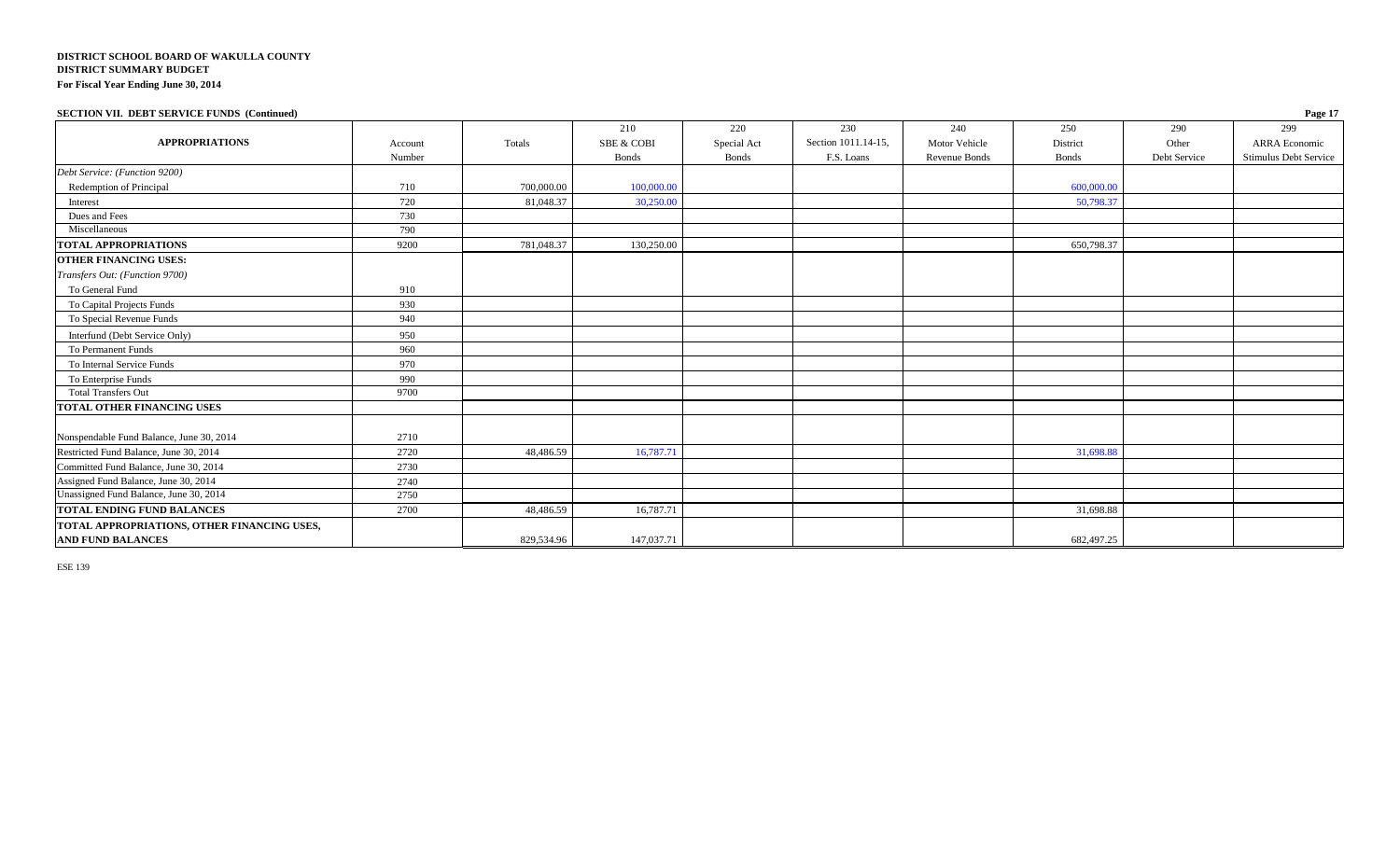| SECTION VIII. CAPITAL PROJECTS FUNDS     |         |              |                       |                |                  |                         |                                                                                               |                       |                          |              |                          | Page 18                 |
|------------------------------------------|---------|--------------|-----------------------|----------------|------------------|-------------------------|-----------------------------------------------------------------------------------------------|-----------------------|--------------------------|--------------|--------------------------|-------------------------|
|                                          | Account | Totals       | 310<br>Capital Outlay | 320<br>Special | 330<br>Section   | 340<br>Public Education | 350<br>District                                                                               | 360<br>Capital Outlay | 370<br>Nonvoted Capital  | 380<br>Voted | 390<br>Other             | 399<br>ARRA             |
| <b>ESTIMATED REVENUES</b>                | Number  |              | <b>Bond Issues</b>    | Act            | 1011.14-15, F.S. | Capital Outlay          | <b>Bonds</b>                                                                                  | and                   | Improvement              | Capital      | Capital                  | Economic Stimulus       |
|                                          |         |              | (COBI)                | <b>B</b> onds  | Loans            | (PECO)                  |                                                                                               | Debt Service          | Section 1011.71(2), F.S. | Improvement  | Projects                 | <b>Capital Projects</b> |
| <b>FEDERAL DIRECT SOURCES:</b>           |         |              |                       |                |                  |                         |                                                                                               |                       |                          |              |                          |                         |
| Miscellaneous Federal Direct             | 3199    |              |                       |                |                  |                         |                                                                                               |                       |                          |              |                          |                         |
| <b>Total Federal Direct Sources</b>      | 3100    |              |                       |                |                  |                         |                                                                                               |                       |                          |              |                          |                         |
| FEDERAL THROUGH STATE AND LOCAL:         |         |              |                       |                |                  |                         |                                                                                               |                       |                          |              |                          |                         |
| Miscellaneous Federal Through State      | 3299    |              |                       |                |                  |                         |                                                                                               |                       |                          |              |                          |                         |
| Total Federal Through State and Local    | 3200    |              |                       |                |                  |                         |                                                                                               |                       |                          |              |                          |                         |
| <b>STATE SOURCES:</b>                    |         |              |                       |                |                  |                         |                                                                                               |                       |                          |              |                          |                         |
| CO & DS Distributed                      | 3321    | 61,616.00    |                       |                |                  |                         |                                                                                               | 61.616.00             |                          |              |                          |                         |
| Interest on Undistributed CO & DS        | 3325    | 1,707.00     |                       |                |                  |                         |                                                                                               | 1,707.00              |                          |              |                          |                         |
| Racing Commission Funds                  | 3341    | 247,250.00   |                       |                |                  |                         |                                                                                               |                       |                          |              | 247,250.00               |                         |
| Public Education Capital Outlay (PECO)   | 3391    |              |                       |                |                  |                         |                                                                                               |                       |                          |              |                          |                         |
| <b>Classrooms First Program</b>          | 3392    |              |                       |                |                  |                         |                                                                                               |                       |                          |              |                          |                         |
| School Infrastructure Thrift Program     | 3393    |              |                       |                |                  |                         |                                                                                               |                       |                          |              |                          |                         |
| <b>Effort Index Grants</b>               | 3394    |              |                       |                |                  |                         |                                                                                               |                       |                          |              |                          |                         |
| Smart Schools Small County Asst. Program | 3395    |              |                       |                |                  |                         |                                                                                               |                       |                          |              |                          |                         |
| Class Size Reduction/Capital Funds       | 3396    |              |                       |                |                  |                         |                                                                                               |                       |                          |              |                          |                         |
| Charter School Capital Outlay Funding    | 3397    | 66,192.00    |                       |                |                  |                         |                                                                                               |                       |                          |              | 66,192.00                |                         |
| Other Miscellaneous State Revenue        | 3399    | 50.000.00    |                       |                |                  |                         |                                                                                               |                       |                          |              | 50,000.00                |                         |
| <b>Total State Sources</b>               | 3300    | 426,765.00   |                       |                |                  |                         |                                                                                               | 63,323.00             |                          |              | 363,442.00               |                         |
| <b>LOCAL SOURCES:</b>                    |         |              |                       |                |                  |                         |                                                                                               |                       |                          |              |                          |                         |
| District Local Capital Improvement Tax   | 3413    |              |                       |                |                  |                         | 1.685.697.47 ENRINGRINGSPARINGSPARINGSPARINGSPARINGSPARINGSPARINGSPARINGSPARINGSPARINGSPARING |                       | 1.685,697.47             |              | A COMO COM COMO COMO COM |                         |
| County Local Sales Tax                   | 3418    |              |                       |                |                  |                         |                                                                                               |                       |                          |              |                          |                         |
| School District Local Sales Tax          | 3419    |              |                       |                |                  |                         |                                                                                               |                       |                          |              |                          |                         |
| Tax Redemptions                          | 3421    |              |                       |                |                  |                         |                                                                                               |                       |                          |              |                          |                         |
| Investment Income                        | 3430    |              |                       |                |                  |                         |                                                                                               |                       |                          |              |                          |                         |
| Gifts, Grants, and Bequests              | 3440    | 50,000,00    |                       |                |                  |                         |                                                                                               |                       |                          |              | 50,000.00                |                         |
| Miscellaneous Local Sources              | 3490    |              |                       |                |                  |                         |                                                                                               |                       |                          |              |                          |                         |
| <b>Impact Fees</b>                       | 3496    |              |                       |                |                  |                         |                                                                                               |                       |                          |              |                          |                         |
| Refunds of Prior Year Expenditures       | 3497    |              |                       |                |                  |                         |                                                                                               |                       |                          |              |                          |                         |
| <b>Total Local Sources</b>               | 3400    | 1,735,697.47 |                       |                |                  |                         |                                                                                               |                       | 1,685,697.47             |              | 50,000,00                |                         |
| <b>TOTAL ESTIMATED REVENUES</b>          |         | 2,162,462.47 |                       |                |                  |                         |                                                                                               | 63,323.00             | 1,685,697.47             |              | 413,442.00               |                         |
| <b>OTHER FINANCING SOURCES</b>           |         |              |                       |                |                  |                         |                                                                                               |                       |                          |              |                          |                         |
| <b>Issuance of Bonds</b>                 | 3710    |              |                       |                |                  |                         |                                                                                               |                       |                          |              |                          |                         |
| Loans                                    | 3720    |              |                       |                |                  |                         |                                                                                               |                       |                          |              |                          |                         |
| Sale of Capital Assets                   | 3730    |              |                       |                |                  |                         |                                                                                               |                       |                          |              |                          |                         |
| <b>Loss Recoveries</b>                   | 3740    |              |                       |                |                  |                         |                                                                                               |                       |                          |              |                          |                         |
| Proceeds of Lease-Purchase Agreements    | 3750    |              |                       |                |                  |                         |                                                                                               |                       |                          |              |                          |                         |
| Transfers In:                            |         |              |                       |                |                  |                         |                                                                                               |                       |                          |              |                          |                         |
| From General Fund                        | 3610    |              |                       |                |                  |                         |                                                                                               |                       |                          |              |                          |                         |
| From Debt Service Funds                  | 3620    |              |                       |                |                  |                         |                                                                                               |                       |                          |              |                          |                         |
| From Special Revenue Funds               | 3640    |              |                       |                |                  |                         |                                                                                               |                       |                          |              |                          |                         |
| Interfund (Capital Projects Only)        | 3650    |              |                       |                |                  |                         |                                                                                               |                       |                          |              |                          |                         |
| From Permanent Funds                     | 3660    |              |                       |                |                  |                         |                                                                                               |                       |                          |              |                          |                         |
| From Internal Service Funds              | 3670    |              |                       |                |                  |                         |                                                                                               |                       |                          |              |                          |                         |
| From Enterprise Funds                    | 3690    |              |                       |                |                  |                         |                                                                                               |                       |                          |              |                          |                         |
| Total Transfers In                       | 3600    |              |                       |                |                  |                         |                                                                                               |                       |                          |              |                          |                         |
| TOTAL OTHER FINANCING SOURCES            |         |              |                       |                |                  |                         |                                                                                               |                       |                          |              |                          |                         |
| Fund Balances, July 1, 2013              | 2800    | 1.794.253.68 |                       |                |                  |                         |                                                                                               |                       | 218,853.00               |              | 1.575,400.68             |                         |
| TOTAL ESTIMATED REVENUES, OTHER          |         |              |                       |                |                  |                         |                                                                                               |                       |                          |              |                          |                         |
| FINANCING SOURCES, AND FUND BALANCES     |         | 3,956,716.15 |                       |                |                  |                         |                                                                                               | 63.323.00             | 1.904.550.47             |              | 1.988.842.68             |                         |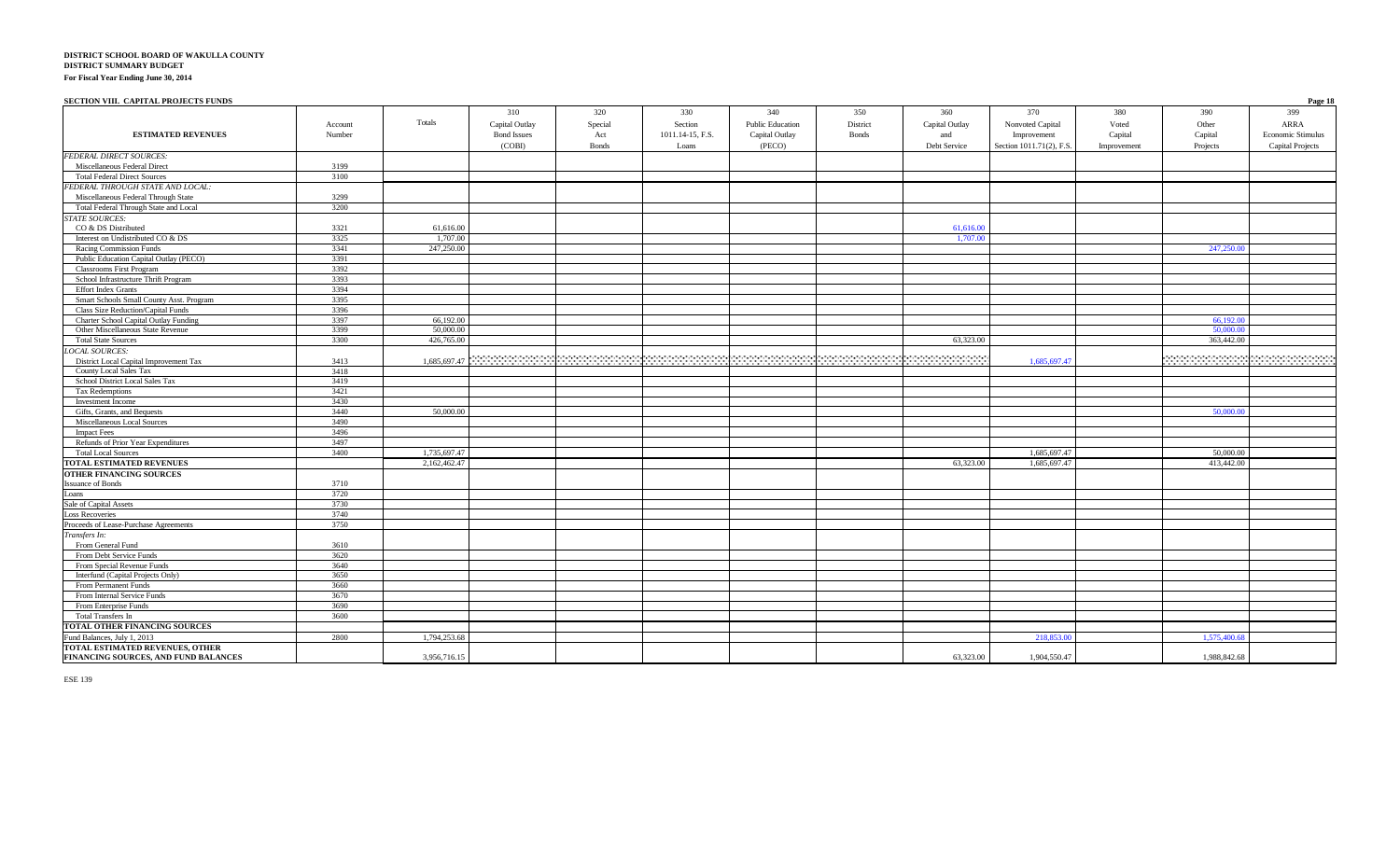#### **DISTRICT SCHOOL BOARD OF WAKULLA COUNTY DISTRICT SUMMARY BUDGET**

**For Fiscal Year Ending June 30, 2014**

| SECTION VIII. CAPITAL PROJECTS FUNDS (Continued)                                  |                   |              |                                                       |                                       |                                             |                                                     |                          |                                              |                                                                    |                                        |                                     | Page 19                                              |
|-----------------------------------------------------------------------------------|-------------------|--------------|-------------------------------------------------------|---------------------------------------|---------------------------------------------|-----------------------------------------------------|--------------------------|----------------------------------------------|--------------------------------------------------------------------|----------------------------------------|-------------------------------------|------------------------------------------------------|
| <b>APPROPRIATIONS</b>                                                             | Account<br>Number | Totals       | 310<br>Capital Outlay<br><b>Bond Issues</b><br>(COBI) | 320<br>Special<br>Act<br><b>Bonds</b> | 330<br>Section<br>1011.14-15, F.S.<br>Loans | 340<br>Public Education<br>Capital Outlay<br>(PECO) | 350<br>District<br>Bonds | 360<br>Capital Outlay<br>and<br>Debt Service | 370<br>Nonvoted Capital<br>Improvement<br>Section 1011.71(2), F.S. | 380<br>Voted<br>Capital<br>Improvement | 390<br>Other<br>Capital<br>Projects | 399<br>ARRA<br>Economic Stimulus<br>Capital Projects |
| Appropriations: (Functions 7400/9200)<br>Library Books (New Libraries)            | 610               |              |                                                       |                                       |                                             |                                                     |                          |                                              |                                                                    |                                        |                                     |                                                      |
| Audiovisual Materials (Non-Consumable)                                            | 620               |              |                                                       |                                       |                                             |                                                     |                          |                                              |                                                                    |                                        |                                     |                                                      |
| Buildings and Fixed Equipment                                                     | 630               |              |                                                       |                                       |                                             |                                                     |                          |                                              |                                                                    |                                        |                                     |                                                      |
| Furniture, Fixtures, and Equipment                                                | 640               | 569,925.00   |                                                       |                                       |                                             |                                                     |                          |                                              | 522,925.00                                                         |                                        | 47,000.00                           |                                                      |
| Motor Vehicles (Including Buses)                                                  | 650               |              |                                                       |                                       |                                             |                                                     |                          |                                              |                                                                    |                                        |                                     |                                                      |
| Land                                                                              | 660               |              |                                                       |                                       |                                             |                                                     |                          |                                              |                                                                    |                                        |                                     |                                                      |
| Improvements Other Than Buildings                                                 | 670               |              |                                                       |                                       |                                             |                                                     |                          |                                              |                                                                    |                                        |                                     |                                                      |
| Remodeling and Renovations                                                        | 680               | 2,456,139.15 |                                                       |                                       |                                             |                                                     |                          | 63,323.00                                    | 517,165.47                                                         |                                        | 1.875,650.68                        |                                                      |
| Computer Software                                                                 | 690               |              |                                                       |                                       |                                             |                                                     |                          |                                              |                                                                    |                                        |                                     |                                                      |
| Redemption of Principal                                                           | 710               | 216,487.60   |                                                       |                                       |                                             |                                                     |                          |                                              | 216,487.60                                                         |                                        |                                     |                                                      |
| Interest                                                                          | 720               | 1,822.40     |                                                       |                                       |                                             |                                                     |                          |                                              | 1,822.40                                                           |                                        |                                     |                                                      |
| Dues and Fees                                                                     | 730               |              |                                                       |                                       |                                             |                                                     |                          |                                              |                                                                    |                                        |                                     |                                                      |
| <b>TOTAL APPROPRIATIONS</b>                                                       |                   | 3,244,374.15 |                                                       |                                       |                                             |                                                     |                          | 63,323.00                                    | 1,258,400.47                                                       |                                        | 1,922,650.68                        |                                                      |
| <b>OTHER FINANCING USES:</b><br>Transfers Out: (Function 9700)<br>To General Fund | 910               | 712,342.00   |                                                       |                                       |                                             |                                                     |                          |                                              | 646,150.00                                                         |                                        | 66,192.00                           |                                                      |
| To Debt Service Funds                                                             | 920               |              |                                                       |                                       |                                             |                                                     |                          |                                              |                                                                    |                                        |                                     |                                                      |
| To Special Revenue Funds                                                          | 940               |              |                                                       |                                       |                                             |                                                     |                          |                                              |                                                                    |                                        |                                     |                                                      |
| Interfund (Capital Projects Only)                                                 | 950               |              |                                                       |                                       |                                             |                                                     |                          |                                              |                                                                    |                                        |                                     |                                                      |
| To Permanent Funds                                                                | 960               |              |                                                       |                                       |                                             |                                                     |                          |                                              |                                                                    |                                        |                                     |                                                      |
| To Internal Service Funds                                                         | 970               |              |                                                       |                                       |                                             |                                                     |                          |                                              |                                                                    |                                        |                                     |                                                      |
| To Enterprise Funds                                                               | 990               |              |                                                       |                                       |                                             |                                                     |                          |                                              |                                                                    |                                        |                                     |                                                      |
| <b>Total Transfers Out</b>                                                        | 9700              | 712,342.00   |                                                       |                                       |                                             |                                                     |                          |                                              | 646,150.00                                                         |                                        | 66,192.00                           |                                                      |
| TOTAL OTHER FINANCING USES                                                        |                   | 712,342.00   |                                                       |                                       |                                             |                                                     |                          |                                              | 646,150.00                                                         |                                        | 66,192.00                           |                                                      |
| Nonspendable Fund Balance, June 30, 2014                                          | 2710              |              |                                                       |                                       |                                             |                                                     |                          |                                              |                                                                    |                                        |                                     |                                                      |
| Restricted Fund Balance, June 30, 2014                                            | 2720              |              |                                                       |                                       |                                             |                                                     |                          |                                              |                                                                    |                                        |                                     |                                                      |
| Committed Fund Balance, June 30, 2014                                             | 2730              |              |                                                       |                                       |                                             |                                                     |                          |                                              |                                                                    |                                        |                                     |                                                      |
| Assigned Fund Balance, June 30, 2014                                              | 2740              |              |                                                       |                                       |                                             |                                                     |                          |                                              |                                                                    |                                        |                                     |                                                      |
| Unassigned Fund Balance, June 30, 2014                                            | 2750              |              |                                                       |                                       |                                             |                                                     |                          |                                              |                                                                    |                                        |                                     |                                                      |
| TOTAL ENDING FUND BALANCES                                                        | 2700              |              |                                                       |                                       |                                             |                                                     |                          |                                              |                                                                    |                                        |                                     |                                                      |
| TOTAL APPROPRIATIONS, OTHER FINANCING USES,<br><b>AND FUND BALANCES</b>           |                   | 3,956,716.15 |                                                       |                                       |                                             |                                                     |                          | 63.323.00                                    | 1.904.550.47                                                       |                                        | 1.988.842.68                        |                                                      |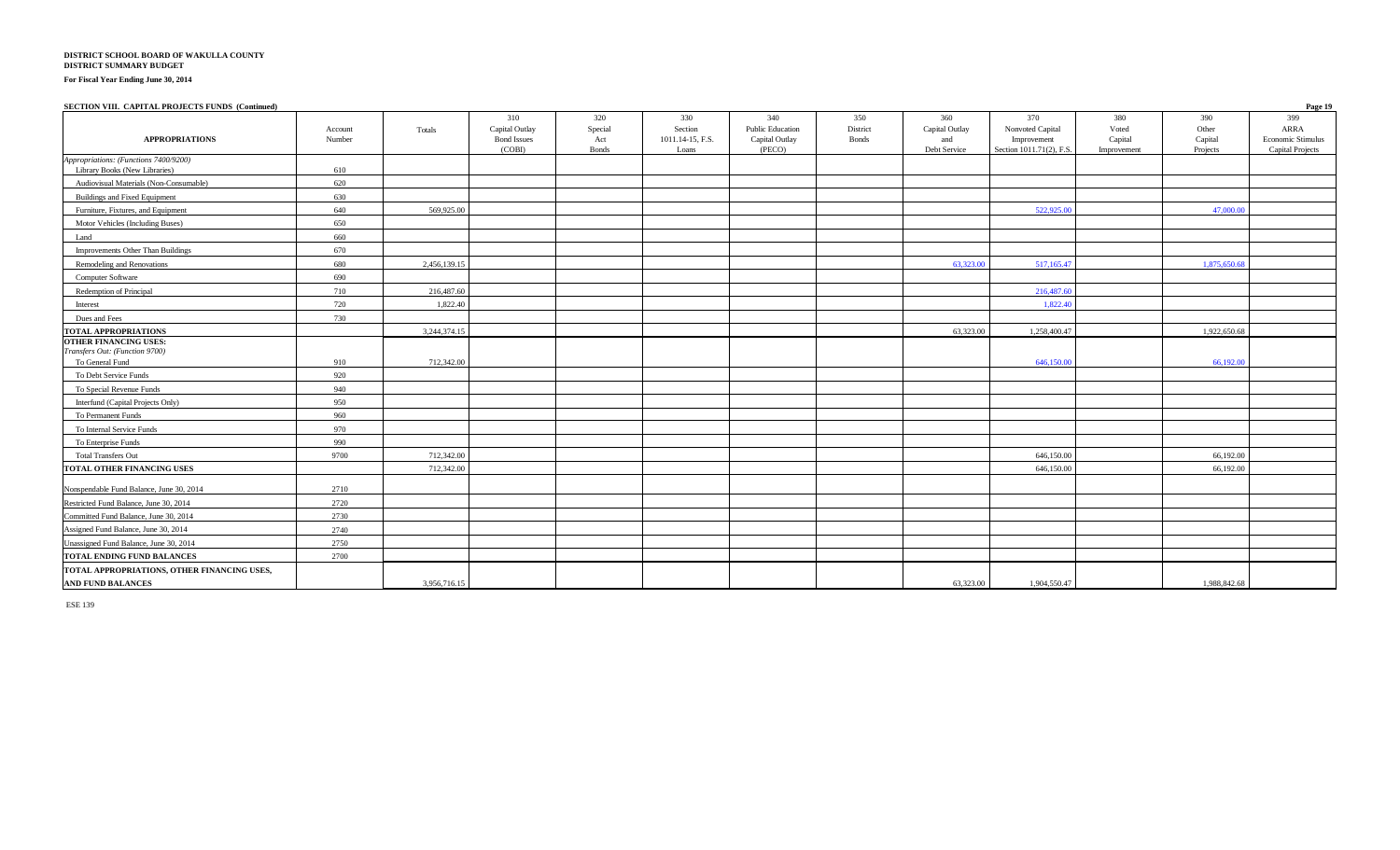# **SECTION IX. PERMANENT FUND - FUND 000 Page 20**

|                                                                                      | Account |  |
|--------------------------------------------------------------------------------------|---------|--|
| <b>ESTIMATED REVENUES</b>                                                            | Number  |  |
| <b>Federal Direct</b>                                                                | 3100    |  |
| Federal Through State and Local                                                      | 3200    |  |
| <b>State Sources</b>                                                                 | 3300    |  |
| <b>Local Sources</b>                                                                 | 3400    |  |
| <b>TOTAL ESTIMATED REVENUES</b>                                                      |         |  |
| <b>OTHER FINANCING SOURCES:</b>                                                      |         |  |
| Sale of Capital Assets                                                               | 3730    |  |
| <b>Loss Recoveries</b>                                                               | 3740    |  |
| Transfers In:                                                                        |         |  |
| From General Fund                                                                    | 3610    |  |
| <b>From Debt Service Funds</b>                                                       | 3620    |  |
| From Capital Projects Funds                                                          | 3630    |  |
| From Special Revenue Funds                                                           | 3640    |  |
| From Internal Service Funds                                                          | 3670    |  |
| From Enterprise Funds                                                                | 3690    |  |
| <b>Total Transfers In</b>                                                            | 3600    |  |
| TOTAL OTHER FINANCING SOURCES                                                        |         |  |
| Fund Balance, July 1, 2013                                                           | 2800    |  |
| <b>TOTAL ESTIMATED REVENUES, OTHER</b><br><b>FINANCING SOURCES, AND FUND BALANCE</b> |         |  |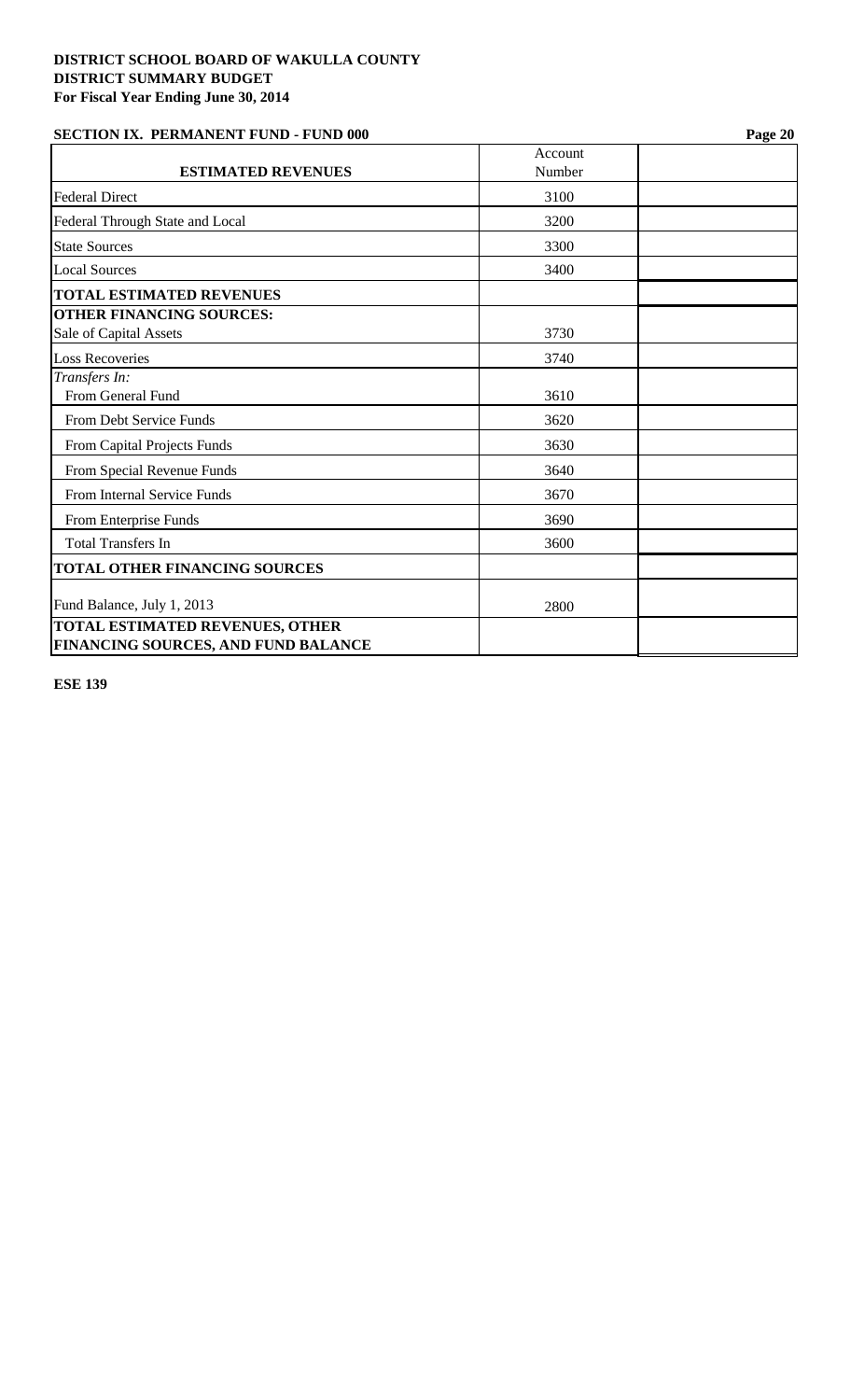| SECTION IX. PERMANENT FUND - FUND 000 (Continued)             |         |        |          |                          |                           |                        |                      |                | Page 21 |
|---------------------------------------------------------------|---------|--------|----------|--------------------------|---------------------------|------------------------|----------------------|----------------|---------|
|                                                               | Account | Totals | Salaries | <b>Employee Benefits</b> | <b>Purchased Services</b> | <b>Energy Services</b> | Materials & Supplies | Capital Outlay | Other   |
| <b>APPROPRIATIONS</b>                                         | Number  |        | 100      | 200                      | 300                       | 400                    | 500                  | 600            | 700     |
| Instruction                                                   | 5000    |        |          |                          |                           |                        |                      |                |         |
| <b>Student Personnel Services</b>                             | 6100    |        |          |                          |                           |                        |                      |                |         |
| <b>Instructional Media Services</b>                           | 6200    |        |          |                          |                           |                        |                      |                |         |
| Instruction and Curriculum Development Services               | 6300    |        |          |                          |                           |                        |                      |                |         |
| <b>Instructional Staff Training Services</b>                  | 6400    |        |          |                          |                           |                        |                      |                |         |
| Instructional-Related Technology                              | 6500    |        |          |                          |                           |                        |                      |                |         |
| Board                                                         | 7100    |        |          |                          |                           |                        |                      |                |         |
| General Administration                                        | 7200    |        |          |                          |                           |                        |                      |                |         |
| School Administration                                         | 7300    |        |          |                          |                           |                        |                      |                |         |
| Facilities Acquisition and Construction                       | 7400    |        |          |                          |                           |                        |                      |                |         |
| <b>Fiscal Services</b>                                        | 7500    |        |          |                          |                           |                        |                      |                |         |
| <b>Central Services</b>                                       | 7700    |        |          |                          |                           |                        |                      |                |         |
| <b>Student Transportation Services</b>                        | 7800    |        |          |                          |                           |                        |                      |                |         |
| Operation of Plant                                            | 7900    |        |          |                          |                           |                        |                      |                |         |
| Maintenance of Plant                                          | 8100    |        |          |                          |                           |                        |                      |                |         |
| Administrative Technology Services                            | 8200    |        |          |                          |                           |                        |                      |                |         |
| <b>Community Services</b>                                     | 9100    |        |          |                          |                           |                        |                      |                |         |
| Debt Service                                                  | 9200    |        |          |                          |                           |                        |                      |                |         |
| Other Capital Outlay                                          | 9300    |        |          |                          |                           |                        |                      |                |         |
| <b>TOTAL APPROPRIATIONS</b>                                   |         |        |          |                          |                           |                        |                      |                |         |
| <b>OTHER FINANCING USES</b><br>Transfers Out: (Function 9700) |         |        |          |                          |                           |                        |                      |                |         |
| To General Fund                                               | 910     |        |          |                          |                           |                        |                      |                |         |
| To Debt Service Funds                                         | 920     |        |          |                          |                           |                        |                      |                |         |
| To Capital Projects Funds                                     | 930     |        |          |                          |                           |                        |                      |                |         |
| To Special Revenue Funds                                      | 940     |        |          |                          |                           |                        |                      |                |         |
| To Internal Service Funds                                     | 970     |        |          |                          |                           |                        |                      |                |         |
| To Enterprise Funds                                           | 990     |        |          |                          |                           |                        |                      |                |         |
| <b>Total Transfers Out</b>                                    | 9700    |        |          |                          |                           |                        |                      |                |         |
| <b>TOTAL OTHER FINANCING USES</b>                             |         |        |          |                          |                           |                        |                      |                |         |
| Nonspendable Fund Balance, June 30, 2014                      | 2710    |        |          |                          |                           |                        |                      |                |         |
| Restricted Fund Balance, June 30, 2014                        | 2720    |        |          |                          |                           |                        |                      |                |         |
| Committed Fund Balance, June 30, 2014                         | 2730    |        |          |                          |                           |                        |                      |                |         |
| Assigned Fund Balance, June 30, 2014                          | 2740    |        |          |                          |                           |                        |                      |                |         |
| Unassigned Fund Balance, June 30, 2014                        | 2750    |        |          |                          |                           |                        |                      |                |         |
| TOTAL ENDING FUND BALANCE                                     | 2700    |        |          |                          |                           |                        |                      |                |         |
| TOTAL APPROPRIATIONS, OTHER FINANCING                         |         |        |          |                          |                           |                        |                      |                |         |

**USES, AND FUND BALANCE**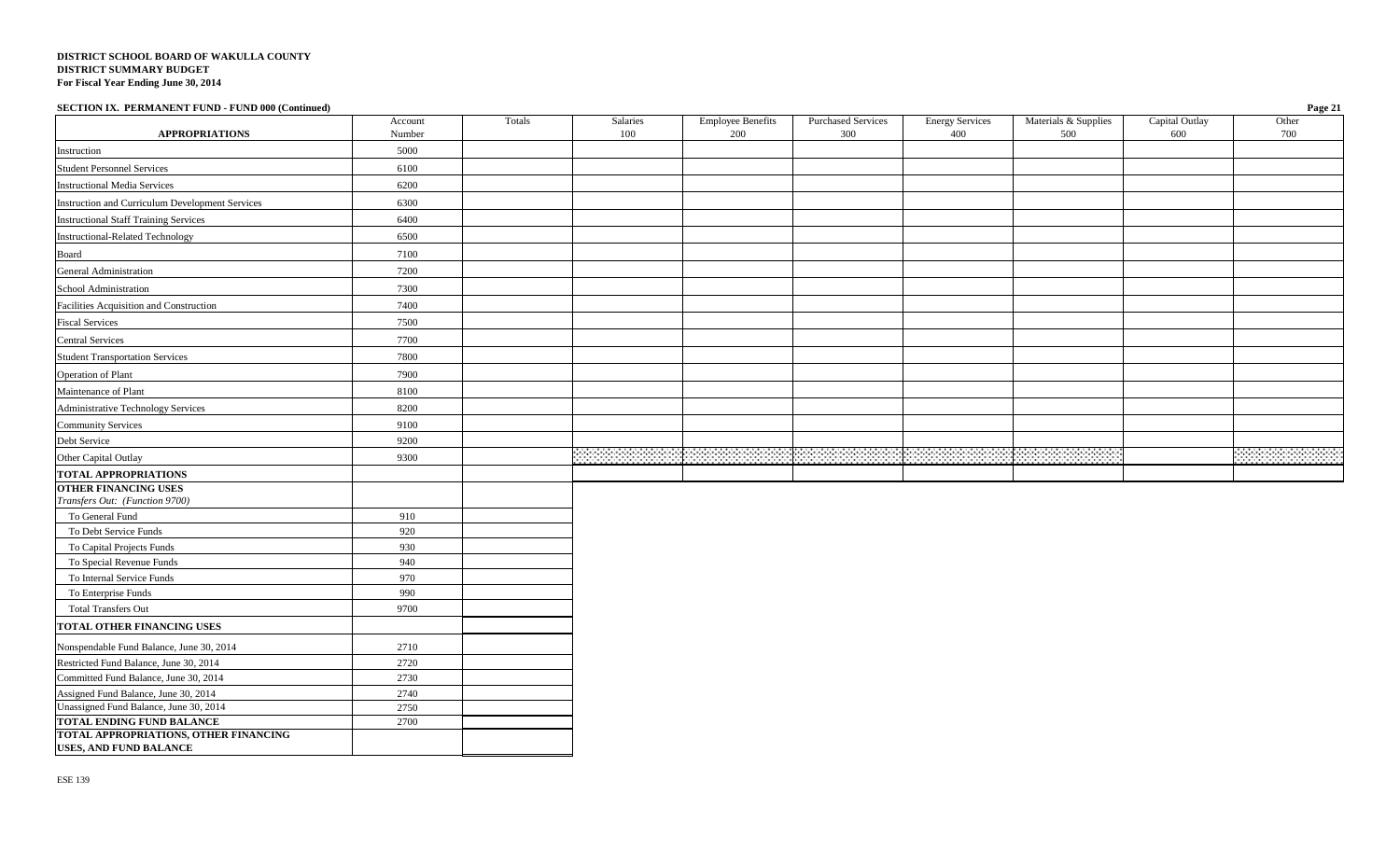| <b>SECTION X. ENTERPRISE FUNDS</b>            |                   |            |                                     |                                     |                                     |                                     |                                  |                                     | Page 22                             |
|-----------------------------------------------|-------------------|------------|-------------------------------------|-------------------------------------|-------------------------------------|-------------------------------------|----------------------------------|-------------------------------------|-------------------------------------|
| <b>ESTIMATED REVENUES</b>                     | Account<br>Number | Totals     | 911<br>Self-Insurance<br>Consortium | 912<br>Self-Insurance<br>Consortium | 913<br>Self-Insurance<br>Consortium | 914<br>Self-Insurance<br>Consortium | 915<br><b>ARRA</b><br>Consortium | 921<br>Other Enterprise<br>Programs | 922<br>Other Enterprise<br>Programs |
| <b>OPERATING REVENUES:</b>                    |                   |            |                                     |                                     |                                     |                                     |                                  |                                     |                                     |
| <b>Charges for Services</b>                   | 3481              | 95,775.00  |                                     |                                     |                                     |                                     |                                  | 95,775.00                           |                                     |
| Charges for Sales                             | 3482              |            |                                     |                                     |                                     |                                     |                                  |                                     |                                     |
| Premium Revenue                               | 3484              |            |                                     |                                     |                                     |                                     |                                  |                                     |                                     |
| Other Operating Revenue                       | 3489              |            |                                     |                                     |                                     |                                     |                                  |                                     |                                     |
| <b>Total Operating Revenues</b>               |                   | 95,775.00  |                                     |                                     |                                     |                                     |                                  | 95,775.00                           |                                     |
| <b>IONOPERATING REVENUES:</b>                 |                   |            |                                     |                                     |                                     |                                     |                                  |                                     |                                     |
| Investment Income                             | 3430              |            |                                     |                                     |                                     |                                     |                                  |                                     |                                     |
| Gifts, Grants, and Bequests                   | 3440              |            |                                     |                                     |                                     |                                     |                                  |                                     |                                     |
| Other Miscellaneous Local Sources             | 3495              |            |                                     |                                     |                                     |                                     |                                  |                                     |                                     |
| <b>Loss Recoveries</b>                        | 3740              |            |                                     |                                     |                                     |                                     |                                  |                                     |                                     |
| Gain on Disposition of Assets                 | 3780              |            |                                     |                                     |                                     |                                     |                                  |                                     |                                     |
| <b>Total Nonoperating Revenues</b>            |                   |            |                                     |                                     |                                     |                                     |                                  |                                     |                                     |
| ransfers In:                                  |                   |            |                                     |                                     |                                     |                                     |                                  |                                     |                                     |
| From General Fund                             | 3610              |            |                                     |                                     |                                     |                                     |                                  |                                     |                                     |
| From Debt Service Funds                       | 3620              |            |                                     |                                     |                                     |                                     |                                  |                                     |                                     |
| From Capital Projects Funds                   | 3630              |            |                                     |                                     |                                     |                                     |                                  |                                     |                                     |
| From Special Revenue Funds                    | 3640              |            |                                     |                                     |                                     |                                     |                                  |                                     |                                     |
| Interfund Transfers (Enterprise Funds Only)   | 3650              |            |                                     |                                     |                                     |                                     |                                  |                                     |                                     |
| From Permanent Funds                          | 3660              |            |                                     |                                     |                                     |                                     |                                  |                                     |                                     |
| From Internal Service Funds                   | 3670              |            |                                     |                                     |                                     |                                     |                                  |                                     |                                     |
| <b>Total Transfers In</b>                     | 3600              |            |                                     |                                     |                                     |                                     |                                  |                                     |                                     |
| Net Position, July 1, 2013                    | 2880              | 29,913.50  |                                     |                                     |                                     |                                     |                                  | 29,913.50                           |                                     |
| TOTAL OPERATING REVENUES, NONOPERATING        |                   |            |                                     |                                     |                                     |                                     |                                  |                                     |                                     |
| REVENUES, TRANSFERS IN, AND NET POSITION      |                   | 125,688.50 |                                     |                                     |                                     |                                     |                                  | 125,688.50                          |                                     |
| <b>ESTIMATED EXPENSES</b>                     | Object            |            |                                     |                                     |                                     |                                     |                                  |                                     |                                     |
| <b>OPERATING EXPENSES:</b> (Function 9900)    |                   |            |                                     |                                     |                                     |                                     |                                  |                                     |                                     |
| Salaries                                      | 100               |            |                                     |                                     |                                     |                                     |                                  |                                     |                                     |
| <b>Employee Benefits</b>                      | 200               |            |                                     |                                     |                                     |                                     |                                  |                                     |                                     |
| <b>Purchased Services</b>                     | 300               | 95,775.00  |                                     |                                     |                                     |                                     |                                  | 95,775.00                           |                                     |
| <b>Energy Services</b>                        | 400               |            |                                     |                                     |                                     |                                     |                                  |                                     |                                     |
| Materials and Supplies                        | 500               |            |                                     |                                     |                                     |                                     |                                  |                                     |                                     |
| Capital Outlay                                | 600               |            |                                     |                                     |                                     |                                     |                                  |                                     |                                     |
| Other (including Depreciation)                | 700               |            |                                     |                                     |                                     |                                     |                                  |                                     |                                     |
| <b>Total Operating Expenses</b>               |                   | 95,775.00  |                                     |                                     |                                     |                                     |                                  | 95,775.00                           |                                     |
| <b>IONOPERATING EXPENSES: (Function 9900)</b> |                   |            |                                     |                                     |                                     |                                     |                                  |                                     |                                     |
| Interest                                      | 720               |            |                                     |                                     |                                     |                                     |                                  |                                     |                                     |
| Loss on Disposition of Assets                 | 810               |            |                                     |                                     |                                     |                                     |                                  |                                     |                                     |
| <b>Total Nonoperating Expenses</b>            |                   |            |                                     |                                     |                                     |                                     |                                  |                                     |                                     |
| Transfers Out: (Function 9700)                |                   |            |                                     |                                     |                                     |                                     |                                  |                                     |                                     |
| To General Fund                               | 910               |            |                                     |                                     |                                     |                                     |                                  |                                     |                                     |
| To Debt Service Funds                         | 920               |            |                                     |                                     |                                     |                                     |                                  |                                     |                                     |
| To Capital Projects Funds                     | 930               |            |                                     |                                     |                                     |                                     |                                  |                                     |                                     |
| To Special Revenue Funds                      | 940               |            |                                     |                                     |                                     |                                     |                                  |                                     |                                     |
| Interfund Transfers (Enterprise Funds Only)   | 950               |            |                                     |                                     |                                     |                                     |                                  |                                     |                                     |
| To Permanent Funds                            | 960               |            |                                     |                                     |                                     |                                     |                                  |                                     |                                     |
| To Internal Service Funds                     | 970               |            |                                     |                                     |                                     |                                     |                                  |                                     |                                     |
| <b>Total Transfers Out</b>                    | 9700              |            |                                     |                                     |                                     |                                     |                                  |                                     |                                     |
| Net Position, June 30, 2014                   | 2780              | 29,913.50  |                                     |                                     |                                     |                                     |                                  | 29,913.50                           |                                     |
| TOTAL OPERATING EXPENSES, NONOPERATING        |                   |            |                                     |                                     |                                     |                                     |                                  |                                     |                                     |
| EXPENSES, TRANSFERS OUT, AND NET POSITION     |                   | 125,688.50 |                                     |                                     |                                     |                                     |                                  | 125,688.50                          |                                     |
|                                               |                   |            |                                     |                                     |                                     |                                     |                                  |                                     |                                     |